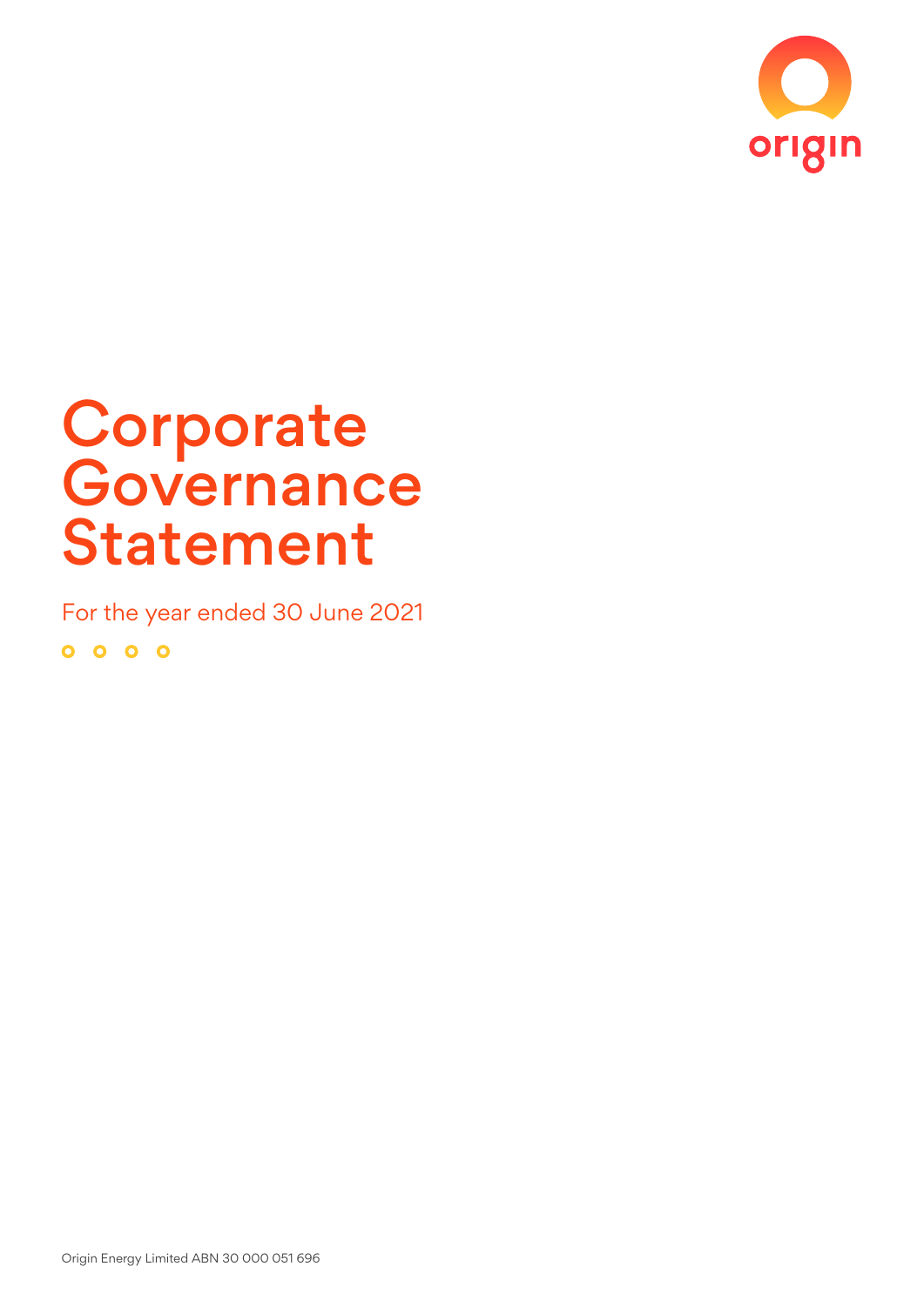This statement has been approved by the Board and summarises the Company's governance practices that were in place throughout the financial year ended 30 June 2021. During the financial year and to the date of this Report, Origin has complied with all ASX Principles and Recommendations.

# **People and culture**

# **Purpose, values and behaviours**

Origin's purpose, "Getting energy right for our customers, communities and planet" is supported by five values:

- 1. Work as one team, one Origin.
- 2. Be the customer champion.
- 3. Care about our impact.
- 4. Find a better way.
- 5. Being accountable.

Behaviours, linked to each value, set expectations for how Origin asks its people to work every day and with each other.

#### **Policies**

2

Origin has a number of policies that set out conduct expectations and decision-making rights across the Group.

#### **Code of Conduct**

Origin's Code of Conduct is based on our purpose and values, and outlines how all directors, employees and other persons who act on behalf of Origin are expected to care for our people, business and reputation, and to perform their job in line with high ethical standards and applicable legal requirements.

During FY2021 we refreshed our Code of Conduct, which outlines five key principles in making the right choices in how we act, solve problems and make decisions. A new suite of innovative online training was also launched to enhance the knowledge of our people while improving employee experience.

The Board, through the Remuneration and People Committee, is informed of any material breaches of the Code of Conduct and the consequences.

The Code of Conduct is available on Origin's website.

### **Reporting and escalating concerns**

Origin is committed to a culture that encourages our people and others to speak up about issues or conduct that concerns them.

Origin has a whistleblower policy for individuals to report any instance or suspicion of misconduct, or an improper state of affairs or circumstances involving our businesses, and provides protections and measures so that those who make a report may do so confidentially and without fear of reprisal, victimisation or detriment. Individuals may report their concerns either through their manager, People & Culture, nominated officers within the Group or an independent external reporting service where the person may remain completely anonymous.

The Board, through the Risk Committee, is informed of any material incidents raised under the Whistleblower Policy.

Origin will protect any person who makes a disclosure from detrimental conduct or the threat of detrimental conduct, as well as protect their identity.

The Whistleblower Policy is available on Origin's website.

## **Anti-bribery and facilitation payments**

Origin has zero appetite for unacceptable behaviour in relation to bribery and corrupt business practices, and will comply with the laws of the jurisdictions in which we operate. Origin prohibits the offer, payment, solicitation or acceptance of bribes, improper benefits and facilitation payments in any form, including through third parties, agents or representatives.

Origin also has controls over the provision of gifts and gratuities, both directly and indirectly, to public officials or relatives or associates of public officials. The giving or receiving of gifts or hospitality is prohibited in all circumstances that may be regarded as compromising personal judgement or the judgement of others, or conflicts in any way with Origin's purpose, values and behaviours.

The Board, through the Risk Committee, is informed of any material breaches of the Anti-bribery and Corruption Policy.

The Anti-bribery and Corruption Policy is available on Origin's website.

#### **Dealing in Securities Policy**

Origin's Dealing in Securities Policy prohibits Origin and its personnel from dealing in the securities of Origin or other companies in a way that breaches the law prohibiting insider trading, harms Origin's reputation or compromises confidence in Origin's practices in relation to securities dealings. It precludes any Origin personnel from engaging in short-term dealings in the Company's securities. The policy also states that margin loans should not be entered into if they could cause a dealing that requires, or allows for, Origin securities to be disposed of at a time that would be a breach of the policy, or is in breach of the general insider trading provisions of the *Corporations Act 2001 (Cth)*.

Origin personnel are also prohibited from entering into hedging transactions that operate to limit the economic risk of any of their unvested equity-based incentives.

The Dealing in Securities Policy is available on Origin's website.

## **Diversity**

Origin believes that a commitment to diversity and inclusion is key to attracting, retaining and motivating employees in a competitive market for skills and talent. Origin's people policies and practices are aimed at promoting diversity and inclusion, embracing differences and eliminating unconscious biases.

Origin's Diversity and Inclusion Policy applies to all aspects of employment, including recruitment, selection, promotion, training, remuneration benefits and performance management. There are also procedures in place to prevent and eliminate unlawful discrimination and harassment.

The Diversity and Inclusion Policy is available on Origin's website, and detailed performance data can be found in our annual Sustainability Report.

#### **Gender diversity**

The Board and the Remuneration and People Committee oversee Origin's strategies and performance on gender diversity, including monitoring the performance and effectiveness of initiatives to improve diversity, in particular from the twin perspectives of gender balance and gender pay equity.

### **Gender balance in Origin leadership**

Origin's gender balance in leadership positions is summarised in the table below, showing significant increases in female representation over the last five years, especially at the Board and top two levels of executive management.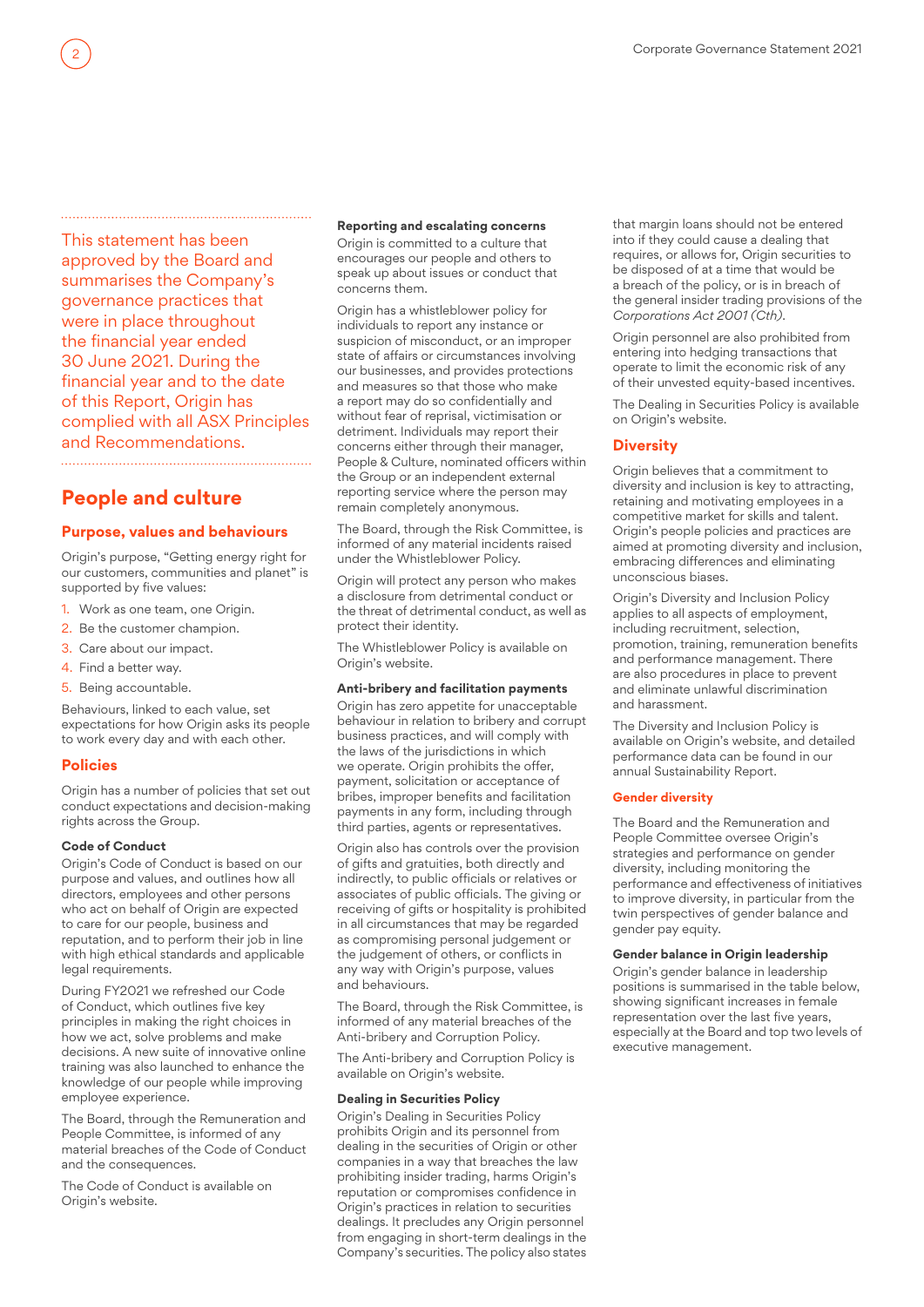| Female representation at year |
|-------------------------------|
| end $(\%)$                    |

| Cohort                          | FY17 FY18 FY19 FY20 FY21 |  |  |
|---------------------------------|--------------------------|--|--|
| Board <sup>1</sup>              | 25.0 25.0 22.2 22.2 30.0 |  |  |
| CFO<br>$ $ evel-1 <sup>2</sup>  | 11.1 20.0 25.0 33.3 33.3 |  |  |
| CFO<br>$ $ evel-2 $3$           | 26.2 33.8 40.6 43.9 42.9 |  |  |
| Senior<br>l eaders <sup>4</sup> | 34.0 34.2 34.4 33.9 34.6 |  |  |

1 Board includes Executive and Non Executive directors.

- 2 CEO Level-1 represents the CEO and executives reporting directly to the CEO. Prior year numbers have been restated to include the CEO, in line with market practice and consistency with Chief Executive Women guidance and 40:40 Vision definitions, and to align with reporting lines as at 30 June in each year.
- 3 CEO Level-2 includes roles directly reporting to CEO Level-1.
- 4 Senior Leaders captures the three reporting levels below CEO and includes roles with base salaries exceeding approximately \$200,000 per annum.

#### **Gender balance targets**

At the Board level, our initial target had been to achieve 40% female representation by 2020. At the end of FY2021 the level was 30%, and we now expect to achieve 40% representation by or before FY2024. At management level, our FY2021 gender balance target was to increase the proportion of women in senior roles<sup>1</sup> to 33 per cent. This target was achieved at 33.2 per cent. Additional targets in FY2021 included a female appointment rate of 50 per cent to senior roles (41.8 per cent in FY2021), and to improve the female retention rate of women in senior roles to 89 per cent per annum (92.3 per cent in FY2021).

We will continue to measure the number of women in senior roles. However, going forward we are focusing on a smaller cohort of Senior Leaders when measuring diversity performance to align with industry standards.

In July 2021, Origin became a signatory to *40:40 Vision*, an investor-led initiative targeting gender balance in executive leadership (CEO Level-1) by 2030. The initiative defines "gender balance" as a representation of 40 per cent male, 40 per cent female, and 20 per cent of any gender. It also requires interim targets in 2023 and 2027 to demonstrate the pathway to achieving the 2030 target.

Our new gender balance targets have been harmonised and linked with our *40:40 Vision* commitments, such that we aim to have a 40:40:20 balance across all four of our senior leadership cohorts by the end of FY2030, and generally by the end of

FY2027. At the end of FY2021, Origin was above 40 per cent female representation within the CEO Level-2 cohort.

The bar graph below shows Origin's actual performance to date, our trajectory and target ranges for FY2023 and FY2027, and our target to have all four cohorts with a minimum 40 per cent female representation by the end of FY2030.

#### **Gender pay equity targets**

Origin monitors gender pay equity on two bases. The Gender Pay Gap (GPG) is measured across the whole workforce and compares average full-time female base salaries with average full-time male base salaries, and is a measure recognised by the Workplace Gender Equality Agency (WGEA) and other bodies. The Equalpay-for-equal-work gap (EPG) measures average salaries by gender in like-forlike roles, where the Korn Ferry-Hay job evaluation methodology is used to define equivalent-sized jobs.

We aim to reduce our GPG year-on-year and remain below the Australian workforce average (as reported by WGEA). Our EPG target is to maintain any gap below one per cent.

The line graph below shows our performance over the last five years. Our GPG has reduced from above 20 per cent to 11.2 per cent at the end of FY2021, and is below the Australian average of 13.4 per cent (as reported by WGEA in February 2021). Across that period, our EPG has generally been maintained close to or below one per cent (1.2 per cent at the end of FY2021).

## **Remuneration**

The Remuneration Report sets out details of the Company's policies and practices for remunerating Directors, key management personnel and employees. It also sets out the Remuneration and People Committee's activities.

The remuneration of Non-executive Directors (NEDs) is structured separately from that of the Executive Directors and senior executives.



**Origin leadership gender balance – performance and targets**



Senior roles in FY2021 and prior years represented a different and larger cohort to the senior leader category, with a lower base salary equivalent to approximately \$150,000.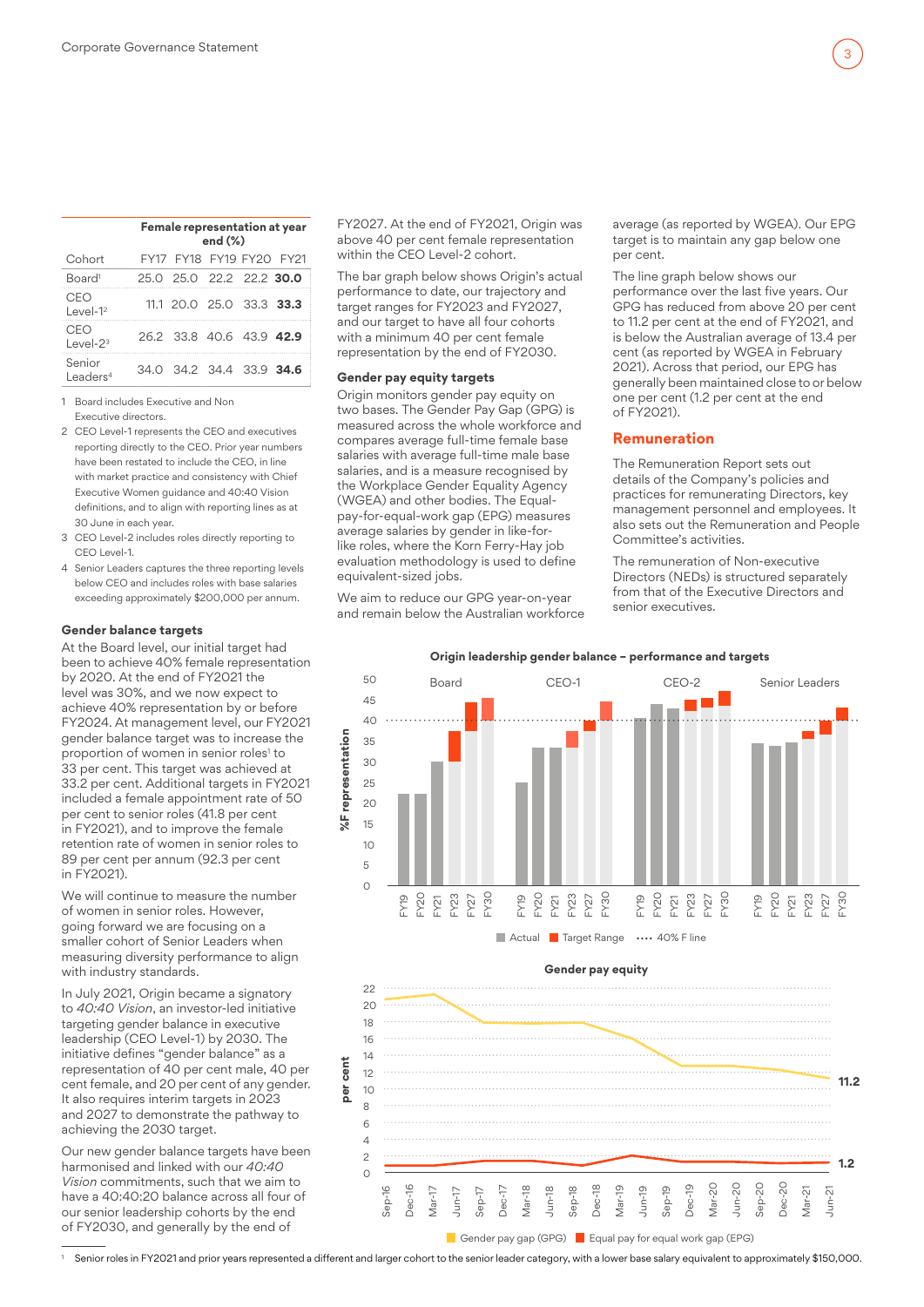# **Board and Committees**

4

# **Board composition, independence and skills**

The Board's size and composition is determined by the Directors, within limits set by Origin's Constitution, which requires a Board of between five and 12 Directors. The composition of the Board shall:

- take into account the needs of the Company, including diversity in all respects;
- be of an appropriate size; and
- collectively have the skills, commitment and knowledge of the Company and the industry in which it operates, to enable it to discharge its duties effectively and to add value.

Directors' names, tenure, profiles and details of their skills, experience and special expertise are set out in the Directors' Report.

The Company's policy on the Independence of Directors requires that the Board is comprised of a majority of independent Directors. The Board reviews each Director's independence annually. At its review for the FY2021 reporting period, the Board formed the view that all NEDs were independent. In defining the characteristics of an independent Director, the Board uses the ASX Principles and Recommendations, together with its own considerations of the Company's operations and businesses and appropriate materiality thresholds. The Independence of Directors Policy, which is part of the Board Charter, is available on the Company's website.

The Board reviews the skills matrix periodically to ensure it covers the skills needed to address existing and emerging business, and governance issues relevant to the entity. Together, the Directors contribute the following key skills and experience.



#### **Skills and experience**

#### **Governance**

A commitment to and experience in setting best practice corporate governance policies, practices and standards. Ability to assess the effectiveness of senior management.

#### **Industry**

Experience in the energy or oil and gas industry, or upstream or integrated exploration and production company, including in-depth knowledge of the Company's strategy, markets, competitors, operational issues, technology and regulatory concerns. This includes advisory roles for these industries.

#### **Diversity**

Diversity in gender, background, geographic origin and experience (industry and public, private and non-profit sectors).

#### **International**

Exposure to international regions, either through experience working in an

organisation with global operations or through management of international stakeholder relationships. Understanding of different cultural, political, regulatory and business requirements.

## **Strategy**

Senior executive and directorship experience, dealing with complex business models and projects. Experience in developing, setting and executing strategic direction and driving growth.

#### **Financial and risk management**

Senior executive experience in financial accounting and reporting, corporate finance, risk and internal controls. Experience in anticipating and evaluating risks that could impact the business and recognising and managing these risks through sound risk governance policies and frameworks.

#### **Sustainability**

Experience in programs implementing health, safety and environment, including mental health and physical wellbeing.

Ability to identify economically, socially and environmentally sustainable developments and to set and monitor sustainability aspirations, including relating to climate change.

#### **Regulatory and public policy**

Experience in the identification and resolution of legal and regulatory issues. Experience in public and regulatory policy, including how it affects corporations.

#### **People**

Experience in building workforce capability, setting a remuneration framework that attracts and retains highcalibre executives, and in promoting diversity and inclusion.

#### **Customer**

Experience in industries with a high degree of customer-centricity.

## **Technical, digital and data**

Background in an industry that has faced significant disruptive change.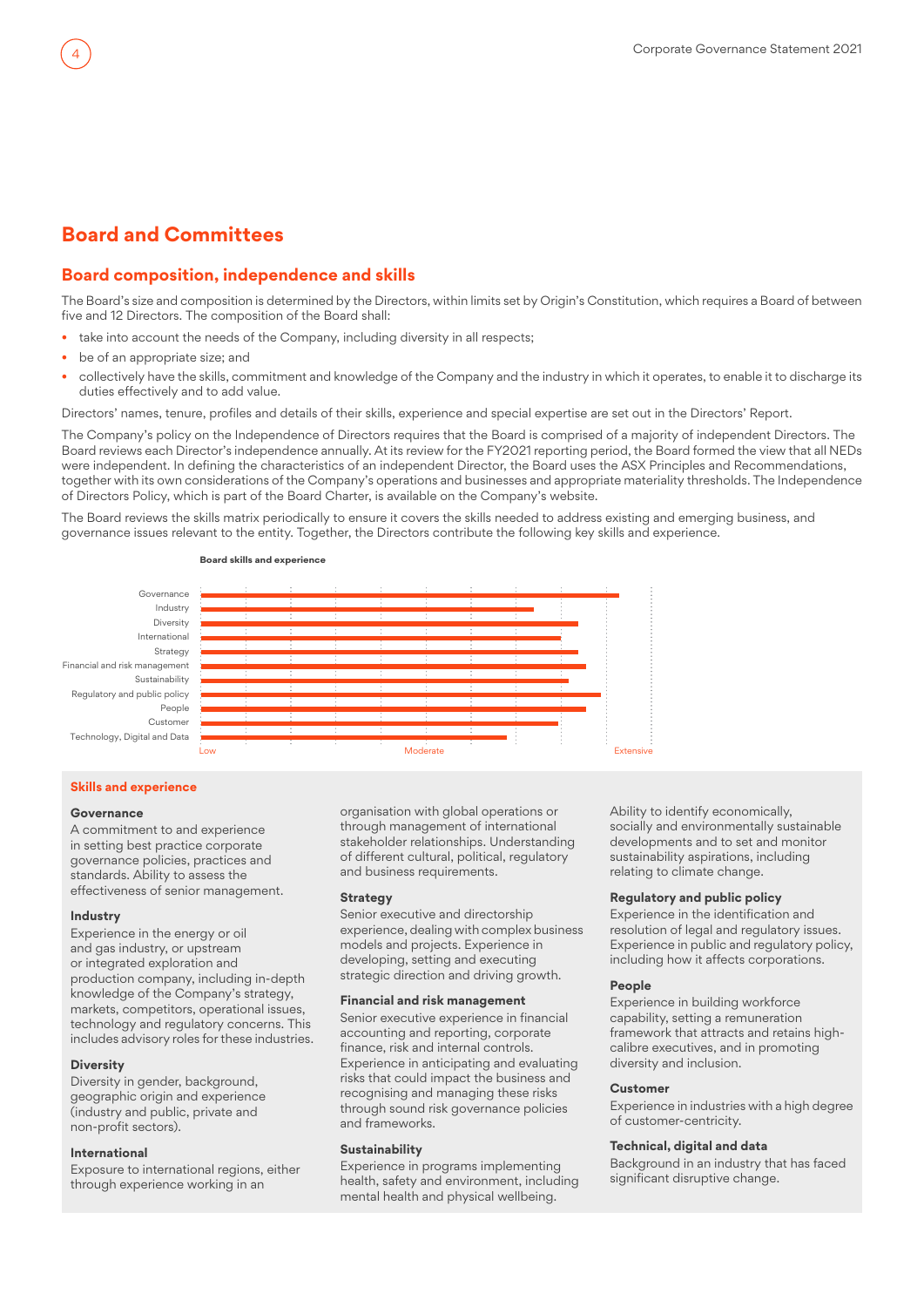# **Roles and responsibilities**

The Board's roles and responsibilities are formalised in a Board Charter, which is available on the Company's website. The Charter sets out those functions that are delegated to management and those that are reserved for the Board.

The Board selects and appoints the Chairman from the independent Directors. The Chairman, Mr Perkins, is independent and his role and responsibilities are separate from those of the Managing Director & Chief Executive Officer (CEO).

The Company Secretary is accountable directly to the Board, through the Chairman, on all matters to do with the proper functioning of the Board.

Prior to joining Origin, Directors and senior executives are provided with letters of appointment or service agreements, together with key Company documents and information, setting out their term of office, duties, rights and responsibilities, entitlements on termination, and the requirement to notify the Company of, or to seek the Company's approval before accepting any new role that could impact upon the time commitment expected of the Director or give rise to a conflict of interest. Directors are also asked to specifically acknowledge to Origin that they will have sufficient time to fulfil their responsibilities as a director.

# **Board and senior executive appointment and re-election**

Prior to considering the appointment of a new Director, the Nomination Committee evaluates the balance of skills, knowledge, experience, independence and diversity on the Board, and identifies the appropriate capabilities required based on that assessment. If these criteria are met and the Board appoints the candidate as a Director, that Director will stand for election by shareholders at the following Annual General Meeting (AGM).

Before a Director is appointed, Origin undertakes appropriate evaluations. These include independent checks of a candidate's character, experience, education, criminal record, bankruptcy history, and any other factors that would affect the Company's or the individual's reputation.

Prior to the engagement of senior executives, appropriate background checks are also carried out, in accordance with Origin's recruitment policies.

Each year, the performance of the Directors retiring by rotation and seeking re-election under the Constitution is reviewed by the Nomination Committee (other than the

relevant Director), the results of which form the basis of the Board's recommendation to shareholders. The review considers a Director's expertise, skill and experience, along with his or her understanding of the Company's business, preparation for meetings, relationships with other Directors and management, awareness of ethical and governance issues, independence of thought and overall contribution.

Where a candidate is standing for election or re-election as Director, the notice of meeting will set out information on the candidate, including biographical details, qualifications and experience, independence status, outside interests and the recommendation of the rest of the Board on the resolution.

Where relevant, it will confirm that the Company has conducted appropriate checks into the candidate's background and experience and will advise if those checks had revealed any information of concern.

# **Director induction and professional development**

New Directors undertake induction training, tailored to their existing skills, knowledge and experience on Origin's strategy, structure, operations, culture and key risks. New Directors are provided with copies of Origin's key governance documents and policies and participate in comprehensive briefings with the Chairman of the Board, chairs of each Board committee, the CEO and the Executive Leadership Team (ELT), the Company Secretary, and the internal and external auditor. New Directors also undertake visits to Origin's major sites.

Directors receive continuing professional education through ongoing briefings and workshops on industry, regulatory or other relevant topics, and attend industry or governance conferences to deal with new emerging business and governance issues.

# **Performance review**

Each year, the Directors review the performance of the whole Board, Board committees and individual Directors. This year, a review was undertaken with assistance from an external consultant. This covered the Board and committees' activities and work program, time commitments, meeting efficiency and Board contribution to Company strategy, monitoring, compliance and the governance processes that support the Board. The whole Board discussed the results of the review and initiatives to improve or enhance Board performance and effectiveness were considered and recommended. Individual

Director feedback was discussed directly between that Director and the Chairman. The Chairman's performance feedback is shared with the Board for discussion.

The performance of all key executives, including the CEO, is reviewed annually against:

- a set of personal financial and nonfinancial goals;
- Company and business unit-specific goals; and
- adherence to the Company's culture and standards of behaviour.

The Remuneration and People Committee and the Board consider the performance of the CEO and all members of the ELT when deciding whether to award performance-related remuneration through short-term and long-term incentives for the year completed and when assessing fixed remuneration for future periods. As part of that review, the Committee receives formal certification from the General Counsel and Executive General Manager responsible for internal audit and risk and the Executive General Manager of People and Culture, on each ELT member's performance in the areas of legal and compliance, audit and risk, and safety and people. The Committee also receives feedback from the Chairs of the Audit and Risk Committees on matters within each ELT member's relevant business or function that the Committee and Board may consider when exercising discretion in determining individual incentive outcomes. Further information on the outcomes of the FY2021 assessment of executive remuneration is set out in the Remuneration Report.

# **Board committees**

Five committees assist the Board in executing its duties. Each committee has its own charter, setting out its role, responsibilities, composition, structure, membership requirements and operation. These are available on the Company's website. From time to time, other special committees are convened to assist the Board with particular matters or to exercise the delegated authority of the Board. Each committee's chairman reports to the Board on the committee's deliberations at the following Board meeting where the committee meeting minutes are also tabled. All Directors have access to committee papers and may attend committee meetings unless there is a conflict of interest.

The members of each committee and their attendance at Board and committee meetings during FY2021 is set out in the Directors' Report.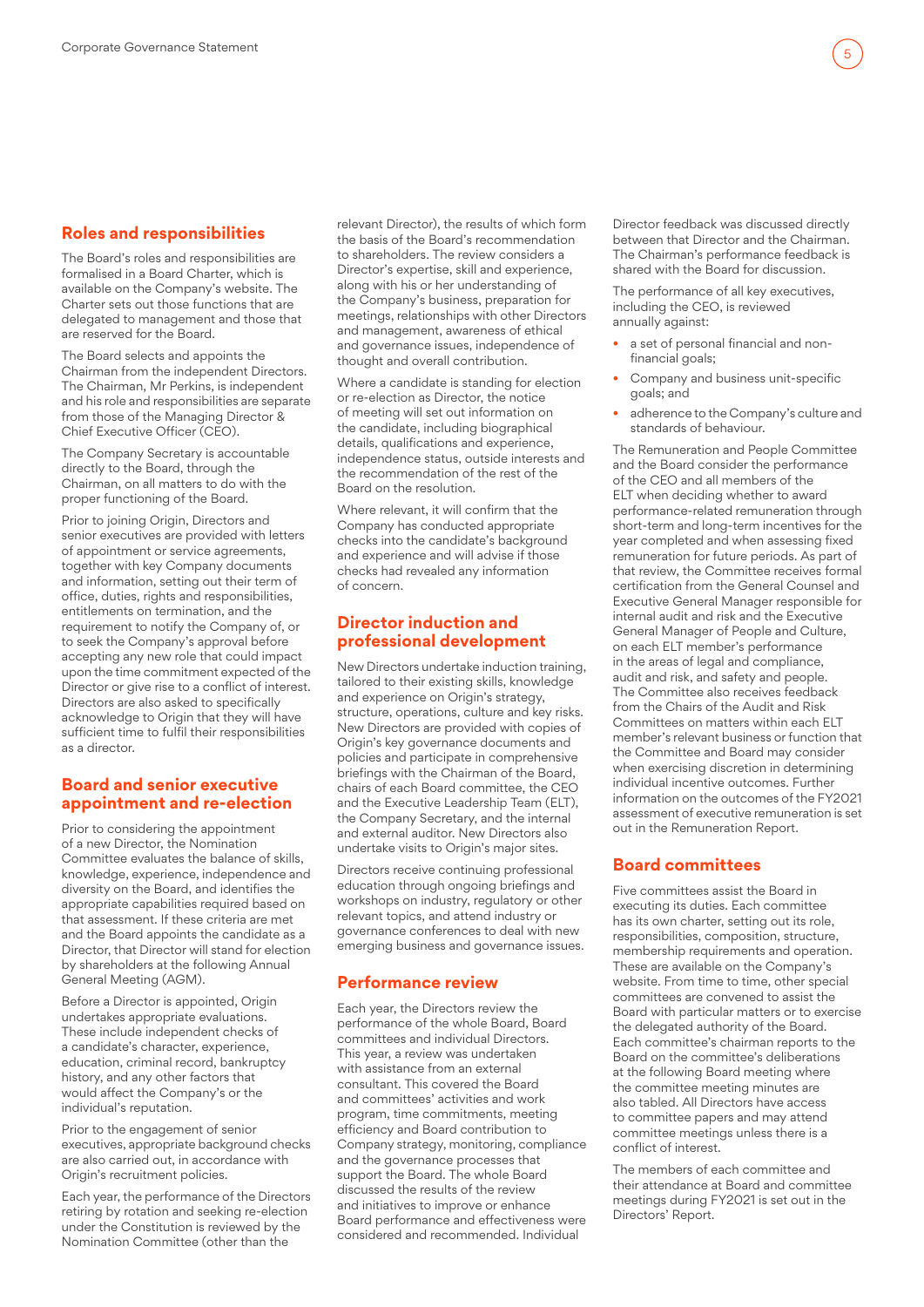| Audit                                                                                                                                                                                                                                                                                                                                                                              | <b>Remuneration and People</b>                                                                                                                                                                                                                                                                                           | <b>Health, Safety</b><br>and Environment'                                                                                                                                                                                                                                                                                                                                                    | <b>Nomination</b>                                                                                                                                                                                                                                                                           | <b>Risk</b>                                                                                                                                                                                                                                                                                                                                                                                                                            |
|------------------------------------------------------------------------------------------------------------------------------------------------------------------------------------------------------------------------------------------------------------------------------------------------------------------------------------------------------------------------------------|--------------------------------------------------------------------------------------------------------------------------------------------------------------------------------------------------------------------------------------------------------------------------------------------------------------------------|----------------------------------------------------------------------------------------------------------------------------------------------------------------------------------------------------------------------------------------------------------------------------------------------------------------------------------------------------------------------------------------------|---------------------------------------------------------------------------------------------------------------------------------------------------------------------------------------------------------------------------------------------------------------------------------------------|----------------------------------------------------------------------------------------------------------------------------------------------------------------------------------------------------------------------------------------------------------------------------------------------------------------------------------------------------------------------------------------------------------------------------------------|
| Each committee assists the Board on matters relating to:                                                                                                                                                                                                                                                                                                                           |                                                                                                                                                                                                                                                                                                                          |                                                                                                                                                                                                                                                                                                                                                                                              |                                                                                                                                                                                                                                                                                             |                                                                                                                                                                                                                                                                                                                                                                                                                                        |
| the integrity and<br>adequacy of the<br>Company's accounting<br>and corporate reporting<br>systems, policies<br>and processes;<br>the internal control<br>framework; and<br>the external and internal<br>audit functions.                                                                                                                                                          | Origin's people<br>strategies, policies,<br>practices and<br>Company culture;<br>diversity and inclusion;<br>the remuneration<br>strategy, policy and<br>structure and specific<br>remuneration outcomes<br>for the CEO and ELT; and<br>ELT (other than<br>CEO) appointments,<br>development and<br>succession planning. | Origin's Health, Safety<br>$\bullet$<br>and Environment<br>(HSE) risks and/or<br>impacts arising out of<br>the Company'sactivities<br>and operations;<br>compliance with<br>statutory HSE<br>obligations and internal<br>HSE requirements;<br>specific HSE risks and/<br>or impacts and learnings<br>from those; and<br>activities of executive<br>management to enhance<br>the HSE culture. | the composition of the<br>Board, including Board<br>skills, independence<br>and diversity;<br>Board and CEO<br>succession planning and<br>appointment process;<br>Board and<br>Director performance<br>evaluation: and<br>Director induction and<br>continuing professional<br>development. | Origin's risk<br>$\bullet$<br>management<br>framework:<br>the performance against<br>$\bullet$<br>the risk management<br>framework:<br>material and emerging<br>risks, such as conduct<br>risk, digital disruption,<br>cyber security, privacy<br>and data breaches,<br>sustainability and<br>climate change;<br>the Company's<br>$\bullet$<br>compliance framework;<br>fraud; and<br>$\bullet$<br>sustainability<br>٠<br>disclosures. |
| The committee's membership consists of:                                                                                                                                                                                                                                                                                                                                            |                                                                                                                                                                                                                                                                                                                          |                                                                                                                                                                                                                                                                                                                                                                                              |                                                                                                                                                                                                                                                                                             |                                                                                                                                                                                                                                                                                                                                                                                                                                        |
| • five NEDs, all of<br>whom are independent,<br>including the Chairman,<br>who has significant<br>financial expertise and<br>is not the Chairman of<br>the Board. All members<br>of the Committee<br>are financially literate,<br>and the Committee<br>possesses sufficient<br>accounting and financial<br>expertise and knowledge<br>of the industry in which<br>Origin operates. | six NEDs, all of whom are •<br>independent, including<br>the Chairman.                                                                                                                                                                                                                                                   | the CEO and five<br>independent NEDs. The<br>direct impact the<br>deliberations of the<br>Committee can have<br>on the day-to-day<br>operations of Origin<br>makes it appropriate<br>for the CEO to be<br>a member of the<br>Committee. The majority<br>of the Committee,<br>and its Chairman,<br>are independent.                                                                           | five NEDs, all of<br>whom are independent,<br>including the Chairman.                                                                                                                                                                                                                       | six NEDs, all of whom are<br>independent, including<br>the Chairman.                                                                                                                                                                                                                                                                                                                                                                   |

1 To be renamed Sustainability and Safety Committee in FY2022.

During FY2021, the Board reviewed the roles and responsibilities of the Board and its committees, in particular the Board's oversight of sustainability-related matters, including climate change. In FY2022, the scope of the HSE Committee will be expanded to include sustainability matters, including climate change, and the Committee will be renamed the Sustainability and Safety Committee. The proposed structure is consistent with market-leading approaches, and the Committee will have oversight and responsibility for emerging and strategic sustainability-related risks as well as its existing HSE remit.

6

# **Board and committee meetings**

In FY2021, the Board held nine scheduled meetings, including an annual strategic review, one scheduled workshop and ten additional meetings to deal with urgent matters. In addition, the Board conducted in-person and virtual visits of Company operations at various sites and met (in

person and virtually) with operational management during the year.

From time to time, the Board delegates its authority to non-standing committees of Directors to consider matters of particular relevance or urgency. In the 12 months to 30 June 2021, four such additional Board committee meetings were held.

At Board meetings, Directors receive reports from executive management on financial and operational performance, risk, strategy, people, HSE and major projects or initiatives in which Origin is involved. In addition, the Directors receive reports from Board committees and, as appropriate, presentations on opportunities and risks for the Company.

NEDs also meet without the presence of the CEO or other management to address such matters as succession planning, key strategic issues, and Board operation and effectiveness.

# **Access to advice and information**

All Directors have access to Company employees, advisors and records.

In carrying out their duties and responsibilities, Directors have access to advice and counsel from the Chairman and the Company Secretary and are able to seek independent professional advice at the Company's expense, after consultation with the Chairman.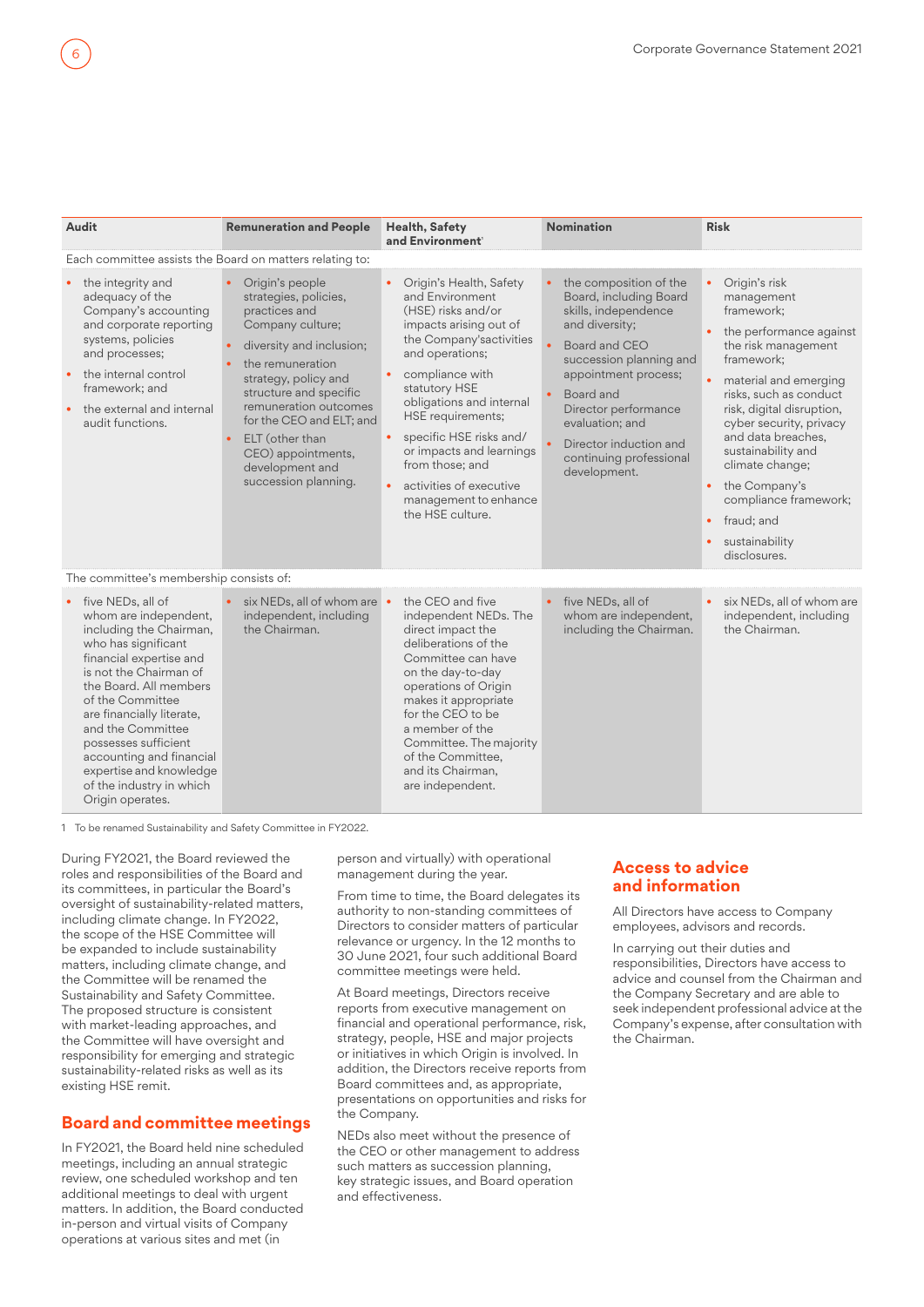# **Shareholders**

# **Disclosure**

Origin has adopted policies and procedures designed to ensure compliance with its continuous disclosure obligations under ASX Listing Rule 3.1 and make senior management and the Board accountable for that compliance. The Continuous Disclosure Policy is available on the Company's website.

All material matters are disclosed immediately to the stock exchanges on which Origin's securities are listed (and subsequently to the media, where relevant). as required by the relevant listing rules. All material investor presentations are released to the stock exchanges and are posted on the Company's website. Other reports or media statements that do not contain price-sensitive information are included on the Company's website. Shareholders can subscribe to an email notification service and receive notice of any stock exchange announcements released by the Company. The Board receives copies of all material market announcements promptly after they have been made.

Origin also provides periodic disclosure that keeps the market informed, including quarterly releases and half and full year reports to shareholders.

Origin also participates in industry conferences and hosts investor briefings. Copies of presentation materials of any new and substantive investor or analyst presentations are released to the stock exchanges ahead of the presentation.

# **Investor relations**

Origin has a wide stakeholder engagement program and a dedicated investor relations function to facilitate effective twoway communication with investors. The Company participates in regular surveys to garner feedback from investors on how this function is performing and can be improved. The Chairman and the Chairman of the Remuneration and People Committee meet with investors and proxy advisors twice a year.

# **Website and electronic communications**

Origin respects the rights of its shareholders and has adopted policies to facilitate the effective exercise of those rights through participation at general meetings and provision of information about Origin and its operations.

All communications from, and most communications to, Origin's share registry are available electronically, and

shareholders are encouraged to take up the option of e-communications.

Shareholders can review the financial and non-financial performance of Origin via a half-year report, annual report, sustainability report, investor presentations and annual general meeting materials. These reports are also available on the ASX and on Origin's website. Shareholders may also request hard copies.

Origin's website contains a list of key dates and all recent announcements, presentations, past and current company reports and notices of meetings. Shareholder meetings and results announcements are webcast and an archive of these meetings is published on the Company's website.

# **Annual General Meeting**

Origin encourages shareholders to attend and participate in its AGM in person, by proxy or attorney, or by other means adopted by the Board. At the AGM, the Chairman allows a reasonable opportunity for shareholders to ask questions of the Board and the external auditors.

The external auditor attends the Company's AGM and is available to answer questions from shareholders relevant to the audit. Shareholders who are unable to attend the AGM can view a webcast of the meeting on the Company's website.

All resolutions at an Origin's meeting of shareholders are decided by a poll rather than by a show of hands.

# **Risk and assurance**

# **Risk framework**

Origin's approach to risk management aims to embed a risk-aware culture in all decision-making and to manage risk in a proactive and effective manner. The Board has an overarching policy governing the Company's approach to risk oversight and management, and internal control systems. This policy and further information on Origin's approach to managing its material risks is available on the Company's website.

The Company's risk policies are designed to identify, assess, manage and monitor strategic, operational, financial and project risks, and mitigate the impact in the event that they materialise. The Board has also approved policies for hedging interest rates, foreign exchange rates and commodities. Certain risks are covered by insurance.

Management is responsible for the design and implementation of the risk management and internal control systems to manage the Company's risks. Management reports to the Risk Committee on how material risks are being managed

and the effectiveness of controls in place to mitigate those risks.

The Risk Committee has an annual calendar that includes regular detailed risk profile reviews. The Risk Committee reviews the Company's risk management framework annually to satisfy itself that it continues to be sound and that the entity is operating with due regard to the risk appetite set by the Board. This includes the Committee satisfying itself that the risk management framework deals adequately with emerging risks such as conduct risk, digital disruption, cyber security, privacy and data breaches, sustainability and climate change. The Risk Committee oversees the Company's insurance program, having regard to the Company's business and the associated insurable risks.

A review of the risk management framework was completed during the financial year and it found the framework to be sound. Management has reported to the Risk Committee and the Board that, as at 30 June 2021, the framework is sound.

# **Assurance**

Origin's approach to managing risks and controls reflects the 'three lines of defence' model. The first line of defence comprises operational business managers that own and manage risks. The second line comprises the corporate functions and embedded risk, assurance and compliance teams that oversee/monitor/challenge risks. The third line comprises the Origin group internal audit function that assures compliance with policies and standards.

The internal audit function utilises both internal and external resources to provide an independent appraisal of the adequacy and effectiveness of the Company's risk management and internal control systems. The Internal Audit Team has direct access to the chairs of the Audit, Risk and HSE committees and management and has the right to seek information. A risk-based approach is used to develop the annual internal audit plan, aligning planned internal audit activities to the Company's key areas of risk. The internal audit plan is approved by the Audit and HSE committees annually and reviewed regularly for the effectiveness of its governance, risk management and internal control processes.

In addition to internal audit activities, first and second line assurance activities are undertaken across the business. These activities are reported to the relevant executive and, where appropriate, relevant Board committees.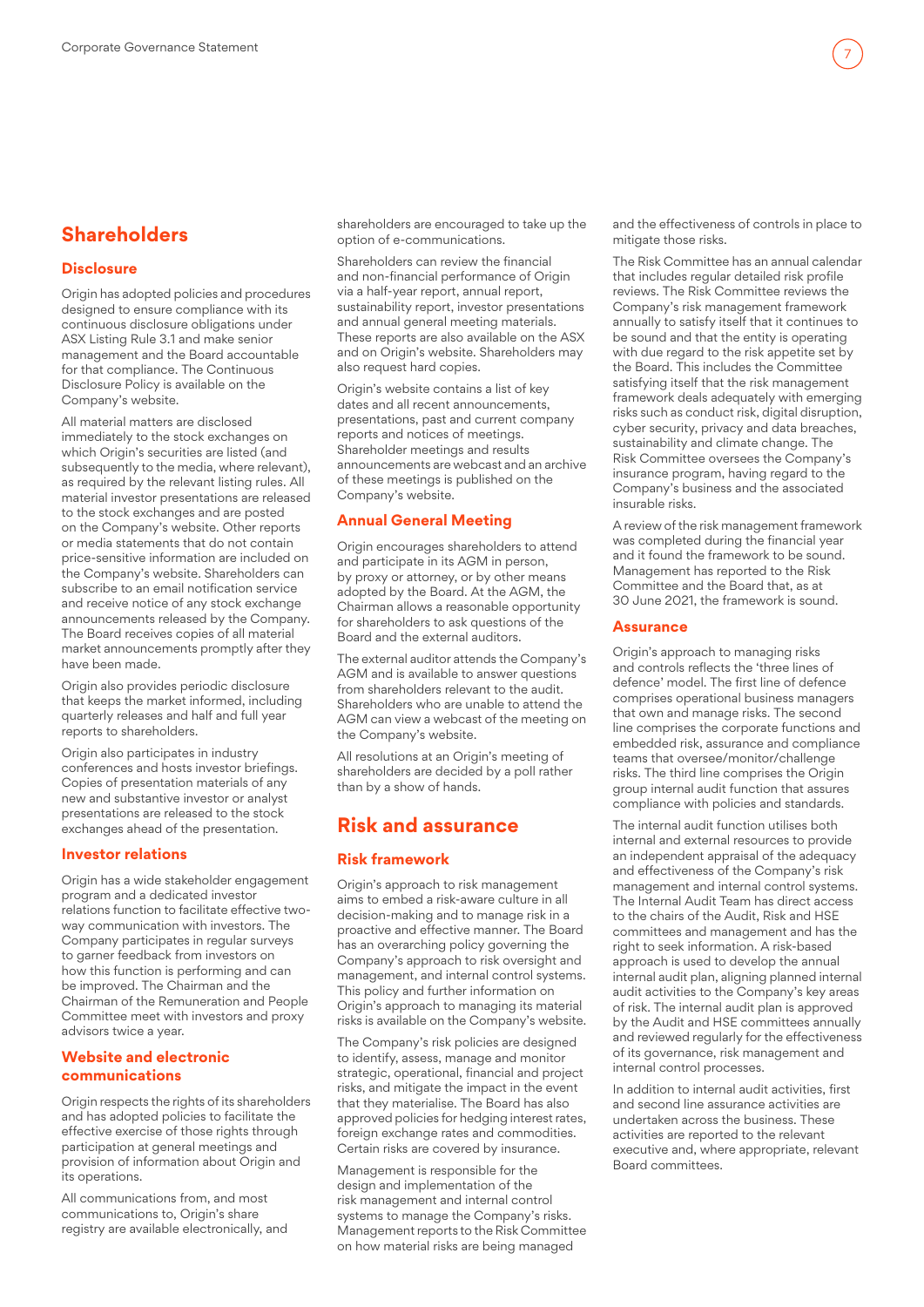# **CEO/CFO sign-off**

8

Prior to approval of the Company's financial statements for each financial period, the Managing Director & CEO and the CFO give the Board a declaration that, in their opinion, the financial records have been properly maintained, that the financial statements complied with the accounting standards and gave a true and fair view, and that their opinion had been formed on the basis of a sound system of risk management and internal compliance and control, which was operating effectively.

# **External audit**

The external auditors have direct access to the Chairman of the Audit Committee and meet separately with the Audit Committee without management present.

The Committee reviews the independence of the external auditor, including the nature and level of non-audit services provided, and reports its findings to the Board every six months.

# **Environmental, social and governance matters**

Beyond the financial results, Origin is witnessing changes in community attitudes and increased focus on local and global environmental and social challenges. Origin recognises the importance of Environmental, social and governance (ESG) disclosures and transparent decision making to help investors assess both shortterm and long-term risks and prospects for our business.

Origin assesses the environmental and social risks associated with projects and operations. Projects are developed with precautionary engineering and management measures in place to mitigate or manage key environmental and social risks, and operations are managed using policies and procedures to control remaining environmental and social risks. Environmental and social risk management is subject to periodic audits and assurance.

One source of environmental risk relates to climate change. As one of Australia's largest energy providers, we closely measure, manage and report on the greenhouse gas emissions associated with our operations. These emissions are governed by laws and regulations. Origin has set science-based medium-term emissions reduction targets and executive remuneration is linked to our short-term target. We see the transition to a net-zero economy as a key strategic priority for Origin.

# **Sustainability reporting**

Origin is a supporter of the Financial Stability Board's Task Force on Climaterelated Financial Disclosures (TCFD)

and commenced implementing the recommendations of the TCFD in FY2018. FY2021 disclosures aligned with the TCFD recommendations will be contained in the Sustainability Report and Climate Change Management Approach.

Sustainability reporting is guided by the Global Reporting Initiative and includes disclosures of material ESG aspects of the Company's business activities. Origin conducts a materiality assessment each year to determine the most important sustainability issues for our stakeholders and uses the findings to guide our sustainability reporting. Our activities also help to contribute to a number of the United Nation's Sustainable Development Goals and will be mapped against our reporting in our Sustainability Report.

Origin also discloses emissions according to the *National Greenhouse and Energy Reporting Act 2007 (Cth)*, as well as voluntary disclosure platforms such as the Carbon Disclosure Project. Origin regularly engages with and provides requested information to research firms. Origin continued to be included in the FSTE4Good Index and once again received MSCI ESG's AA rating during the period.

Further information on Origin's management and performance in the social and environmental aspects in operating its business, including further details on its emissions reduction targets and strategy, will be contained in the 2021 Sustainability Report and Climate Change Management Approach.

### **Customers**

Customers are a central part of Origin's engagement, innovation and value creation. Origin continues to adapt processes, introduce new products and invest in technology to provide customers with greater choice, better value and an improved customer experience. Our 2021 Sustainability Report provides further information on Origin's interaction with its customers.

#### **Stakeholder engagement**

Origin's projects and operations necessitate interaction with a range of stakeholders including local communities, business partners, government, industry, media, suppliers and non-governmental organisations (NGOs). Origin has a program to support these stakeholder interactions and facilitate constructive relationships, including:

dedicated community advisors to help facilitate and implement Origin's engagement with local communities and regular dialogue with the communities in which Origin operates;

- a government relations team that regularly interacts with policy makers to help develop sound and stable policy to ensure business certainty;
- a dedicated external affairs team with regular interaction with media and NGOs to create a better understanding of Origin's business; and
- contributions to the formulation of public policy, which we make through submissions to various inquiries.

We measure the Comapny's reputation (that is, how we are perceived by Australians, including shareholders) using the RepTrak® methodology. Origin's reputation performance and reputation risk issues are periodically reported to the Board.

In addition to stakeholder measurement through RepTrak®, Origin also engages external advisors to provide real-time monitoring of mainstream and social media to evaluate the external operating environment and ensure emerging risks, issues and shifting public and policy debates are identified and addressed accordingly. Quarterly quantitative and qualitative mainstream media analysis is undertaken to better understand external trends, sentiment and key public influencers.

These insights influence and inform Origin's external affairs and stakeholder engagement strategies, as well as customer-facing positioning and community engagement programs.

Further information on Origin's approach to stakeholder engagement can be found in the Sustainability Report.

Origin's approach to industry association memberships can also be found in the Sustainability Report and on its website.

*Information referred to in this Corporate Governance Statement as being on the Company's website may be found at the web address*[originenergy.com.au/](https://www.originenergy.com.au/about/investors-media/governance.html) [about/investors-media/governance](https://www.originenergy.com.au/about/investors-media/governance.html)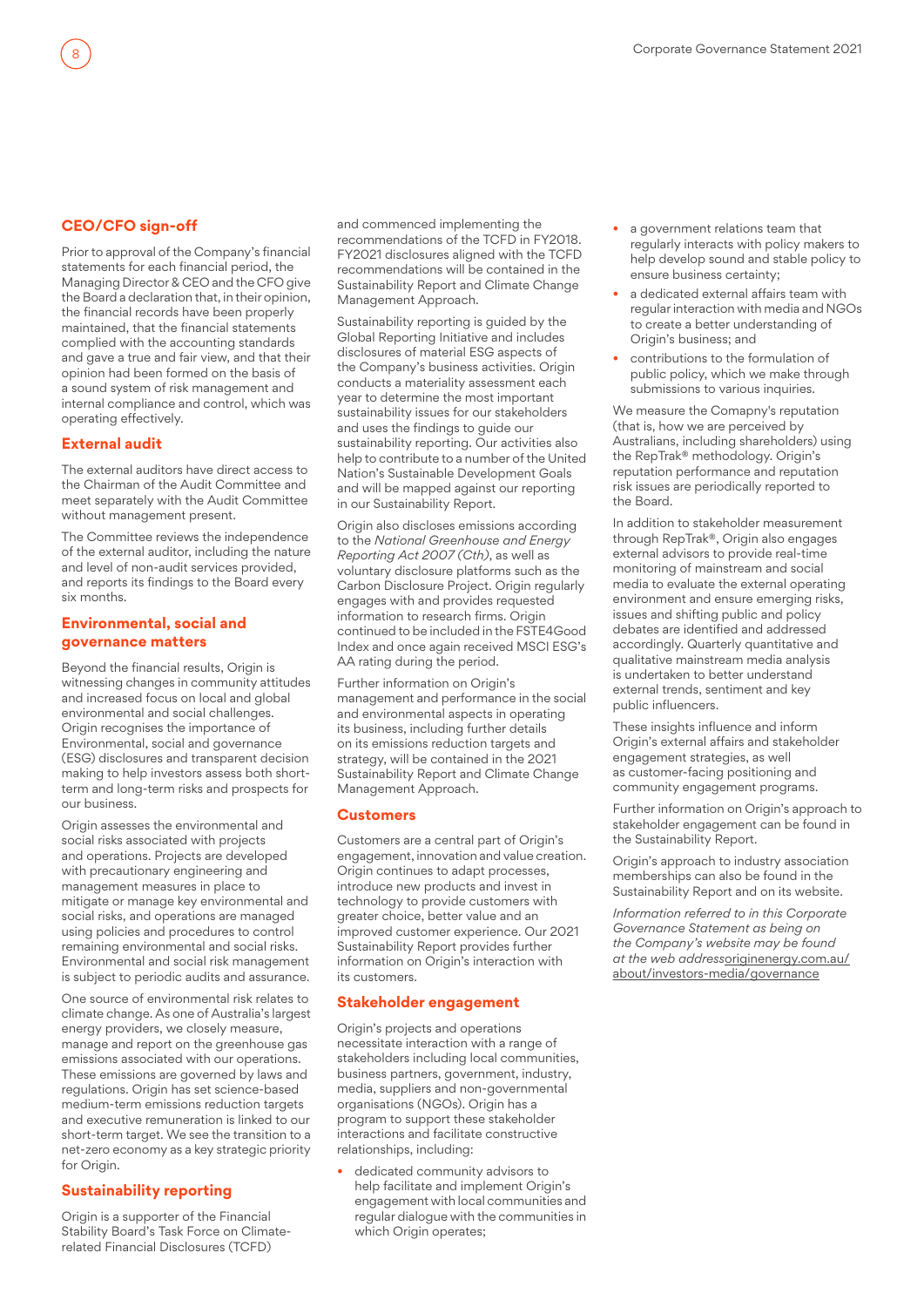# **Directory**

# **Registered Office**

Level 32, Tower 1 100 Barangaroo Avenue Barangaroo, NSW 2000

GPO Box 5376 Sydney NSW 2001

T (02) 8345 5000 F (02) 9252 9244

[originenergy.com.au](https://www.originenergy.com.au) [enquiry@originenergy.com.au](mailto:enquiry@originenergy.com.au?subject=)

# **Secretary**

Helen Hardy

# **Share Registry**

Boardroom Pty Limited Level 12, 225 George Street Sydney NSW 2000

GPO Box 3993 Sydney NSW 2001

T Australia 1300 664 446 T International (+61 2) 8016 2896

F (02) 9279 0664

[boardroomlimited.com.au](https://www.boardroomlimited.com.au) [origin@boardroomlimited.com.au](mailto:origin@boardroomlimited.com.au?subject=)

# **Auditor**

EY

Further information about Origin's performance can be found on our website:

**[originenergy.com.au](https://www.originenergy.com.au)**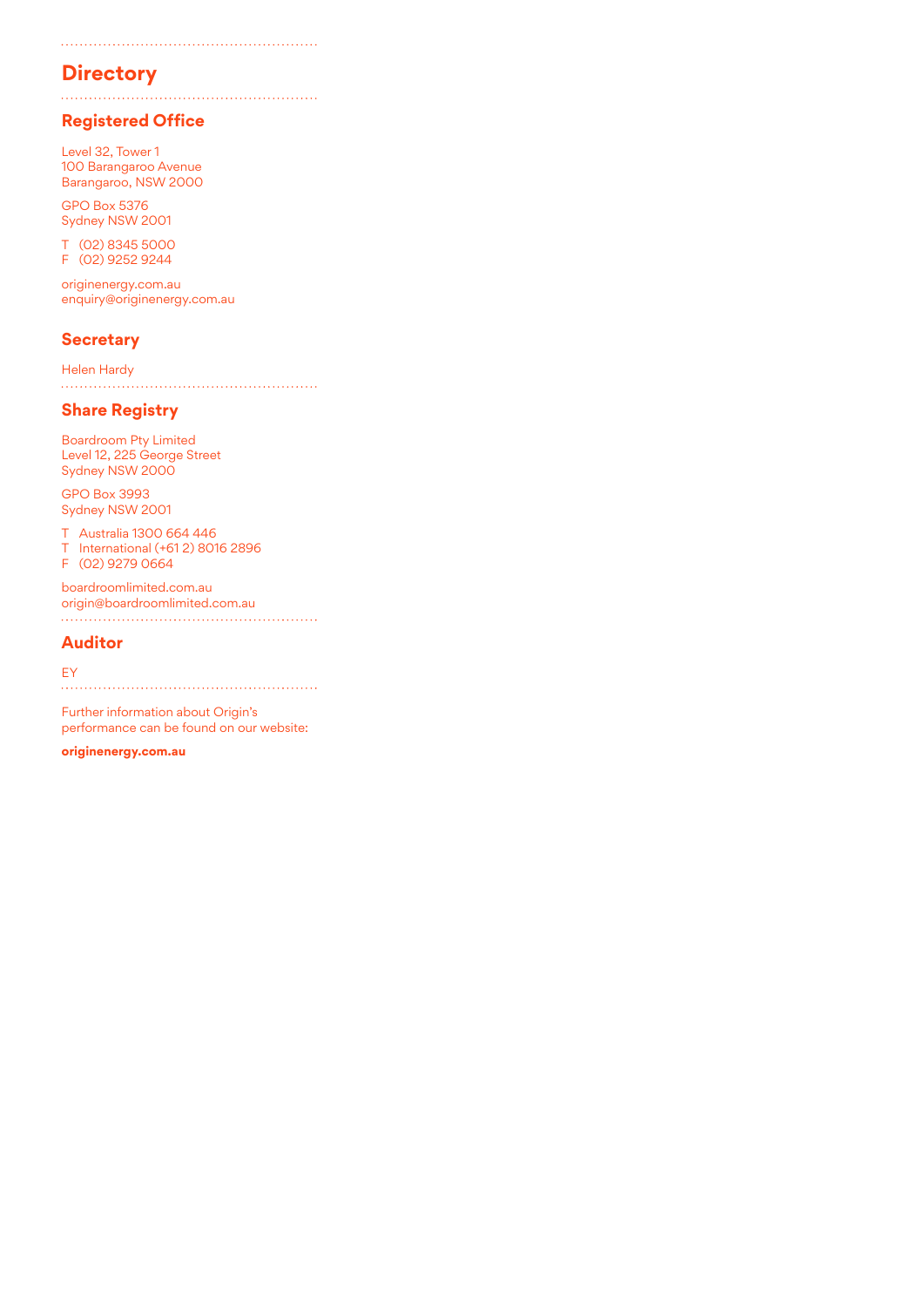# Appendix 4G

# Key to Disclosures Corporate Governance Council Principles and Recommendations

Name of entity

Origin Energy Limited

30 000 051 696 30 June 2021

ABN/ARBN Financial year ended:

Our corporate governance statement<sup>1</sup> for the period above can be found at:<sup>2</sup>

☐ These pages of our annual report:

☐ This URL on our website: https://www.originenergy.com.au/about/investors-media/reports-and-results.html

The Corporate Governance Statement is accurate and up to date as at 19 August 2021 and has been approved by the board. The annexure includes a key to where our corporate governance disclosures can be located.<sup>3</sup>

Date: 19 August 2021

Helen Hardy Company Secretary

The Appendix 4G is not a substitute for, and is not to be confused with, the entity's corporate governance statement. They serve different purposes and an entity must produce each of them separately.

See notes 4 and 5 below for further instructions on how to complete this form.

<sup>&</sup>lt;sup>1</sup> "Corporate governance statement" is defined in Listing Rule 19.12 to mean the statement referred to in Listing Rule 4.10.3 which discloses the extent to which an entity has followed the recommendations set by the ASX Corporate Governance Council during a particular reporting period.

Listing Rule 4.10.3 requires an entity that is included in the official list as an ASX Listing to include in its annual report either a corporate governance statement that meets the requirements of that rule or the URL of the page on its website where such a statement is located. The corporate governance statement must disclose the extent to which the entity has followed the recommendations set by the ASX Corporate Governance Council during the reporting period. If the entity has not followed a recommendation for any part of the reporting period, its corporate governance statement must separately identify that recommendation and the period during which it was not followed and state its reasons for not following the recommendation and what (if any) alternative governance practices it adopted in lieu of the recommendation during that period.

Under Listing Rule 4.7.4, if an entity chooses to include its corporate governance statement on its website rather than in its annual report, it must lodge a copy of the corporate governance statement with ASX at the same time as it lodges its annual report with ASX. The corporate governance statement must be current as at the effective date specified in that statement for the purposes of Listing Rule 4.10.3.

Under Listing Rule 4.7.3, an entity must also lodge with ASX a completed Appendix 4G at the same time as it lodges its annual report with ASX. The Appendix 4G serves a dual purpose. It acts as a key designed to assist readers to locate the governance disclosures made by a listed entity under Listing Rule 4.10.3 and under the ASX Corporate Governance Council's recommendations. It also acts as a verification tool for listed entities to confirm that they have met the disclosure requirements of Listing Rule 4.10.3.

 $2$  Tick whichever option is correct and then complete the page number(s) of the annual report, or the URL of the web page, where your corporate governance statement can be found. You can, if you wish, delete the option which is not applicable.

 $3$  Throughout this form, where you are given two or more options to select, you can, if you wish, delete any option which is not applicable and just retain the option that is applicable. If you select an option that includes " $OR$ " at the end of the selection and you delete the other options, you can also, if you wish, delete the "OR" at the end of the selection.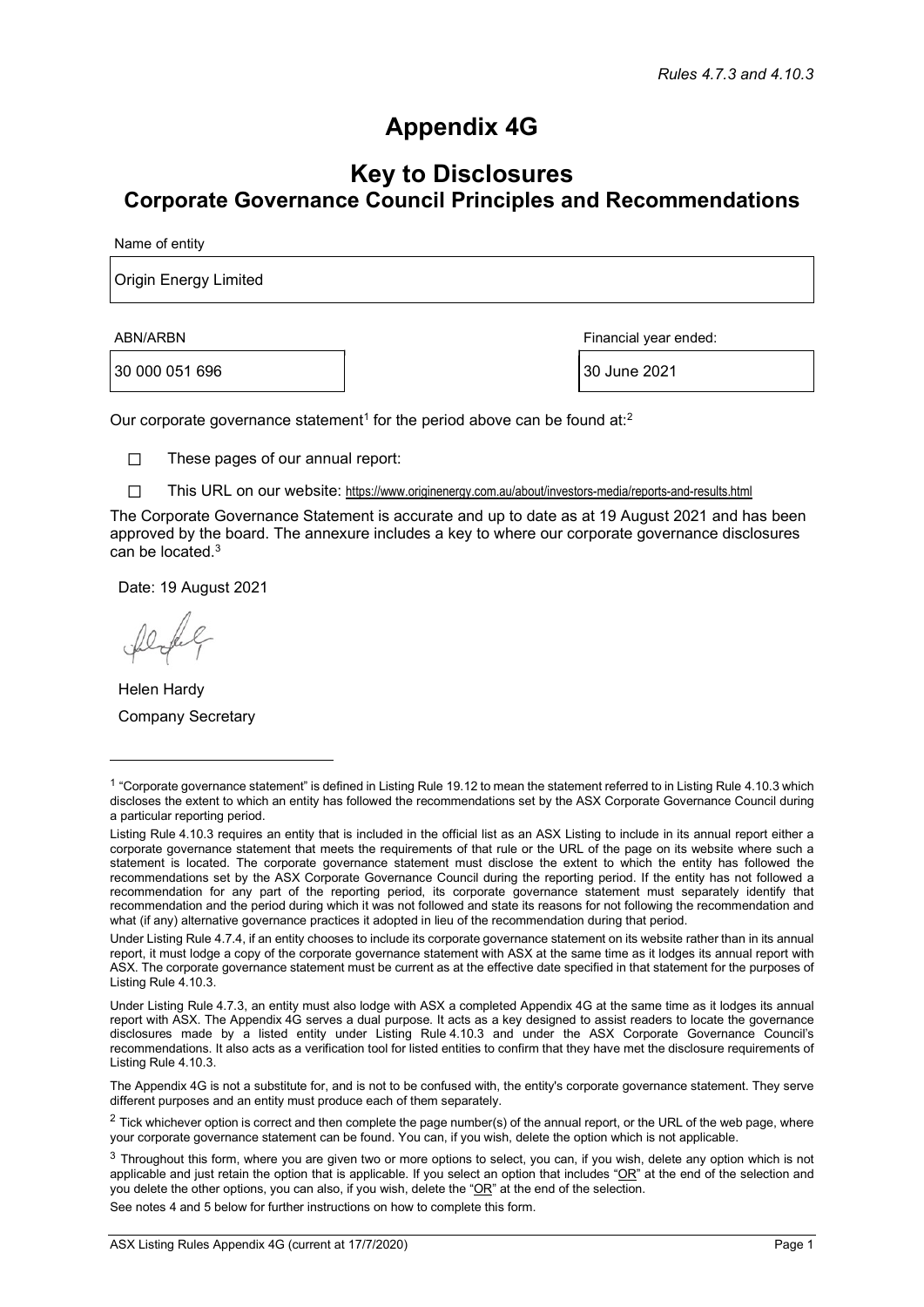# ANNEXURE – KEY TO CORPORATE GOVERNANCE DISCLOSURES

| <b>Corporate Governance Council recommendation</b> |                                                                                                                                                                                                                                                                                                                                                     | Where a box below is ticked, <sup>4</sup> we have followed the recommendation in<br>full for the whole of the period above. We have disclosed this in our<br><b>Corporate Governance Statement:</b> | Where a box below is ticked, we have NOT followed the<br>recommendation in full for the whole of the period<br>above. Our reasons for not doing so are: <sup>5</sup> |
|----------------------------------------------------|-----------------------------------------------------------------------------------------------------------------------------------------------------------------------------------------------------------------------------------------------------------------------------------------------------------------------------------------------------|-----------------------------------------------------------------------------------------------------------------------------------------------------------------------------------------------------|----------------------------------------------------------------------------------------------------------------------------------------------------------------------|
|                                                    | <b>PRINCIPLE 1 – LAY SOLID FOUNDATIONS FOR MANAGEMENT AND OVERSIGHT</b>                                                                                                                                                                                                                                                                             |                                                                                                                                                                                                     |                                                                                                                                                                      |
| 1.1                                                | A listed entity should have and disclose a board charter setting<br>out:<br>the respective roles and responsibilities of its board and<br>(a)<br>management; and<br>those matters expressly reserved to the board and those<br>(b)<br>delegated to management.                                                                                      | ☑<br>and we have disclosed a copy of our board charter at:<br>https://www.originenergy.com.au/content/dam/origin/about/investors-<br>media/documents/board_charter_jan2020.pdf                      | $\Box$<br>set out in our Corporate Governance Statement OR<br>$\Box$<br>we are an externally managed entity and this<br>recommendation is therefore not applicable   |
| 1.2                                                | A listed entity should:<br>undertake appropriate checks before appointing a director or<br>(a)<br>senior executive or putting someone forward for election as<br>a director; and<br>provide security holders with all material information in its<br>(b)<br>possession relevant to a decision on whether or not to elect<br>or re-elect a director. | ☑                                                                                                                                                                                                   | $\Box$<br>set out in our Corporate Governance Statement OR<br>we are an externally managed entity and this<br>recommendation is therefore not applicable             |
| 1.3                                                | A listed entity should have a written agreement with each director<br>and senior executive setting out the terms of their appointment.                                                                                                                                                                                                              | $\boxed{\triangle}$                                                                                                                                                                                 | $\Box$<br>set out in our Corporate Governance Statement OR<br>we are an externally managed entity and this<br>$\Box$<br>recommendation is therefore not applicable   |
| 1.4                                                | The company secretary of a listed entity should be accountable<br>directly to the board, through the chair, on all matters to do with<br>the proper functioning of the board.                                                                                                                                                                       | $\triangledown$                                                                                                                                                                                     | □<br>set out in our Corporate Governance Statement OR<br>$\Box$<br>we are an externally managed entity and this<br>recommendation is therefore not applicable        |

<sup>&</sup>lt;sup>4</sup> Tick the box in this column only if you have followed the relevant recommendation in full for the whole of the period above. Where the recommendation has a disclosure obligation attached, you must insert the location where that disclosure has been made, where indicated by the line with "*insert location*" underneath. If the disclosure in question has been made in your corporate governance statement, you need only insert "our corporate governance statement". If the disclosure has been made in your annual report, you should insert the page number(s) of your annual report (eg "pages 10-12 of our annual report"). If the disclosure has been made on your website, you should insert the URL of the web page where the disclosure has been made or can be accessed (eg "www.entityname.com.au/corporate governance/charters/").

<sup>&</sup>lt;sup>5</sup> If you have followed all of the Council's recommendations i<u>n full</u> for the <u>whole</u> of the period above, you can, if you wish, delete this column from the form and re-format it.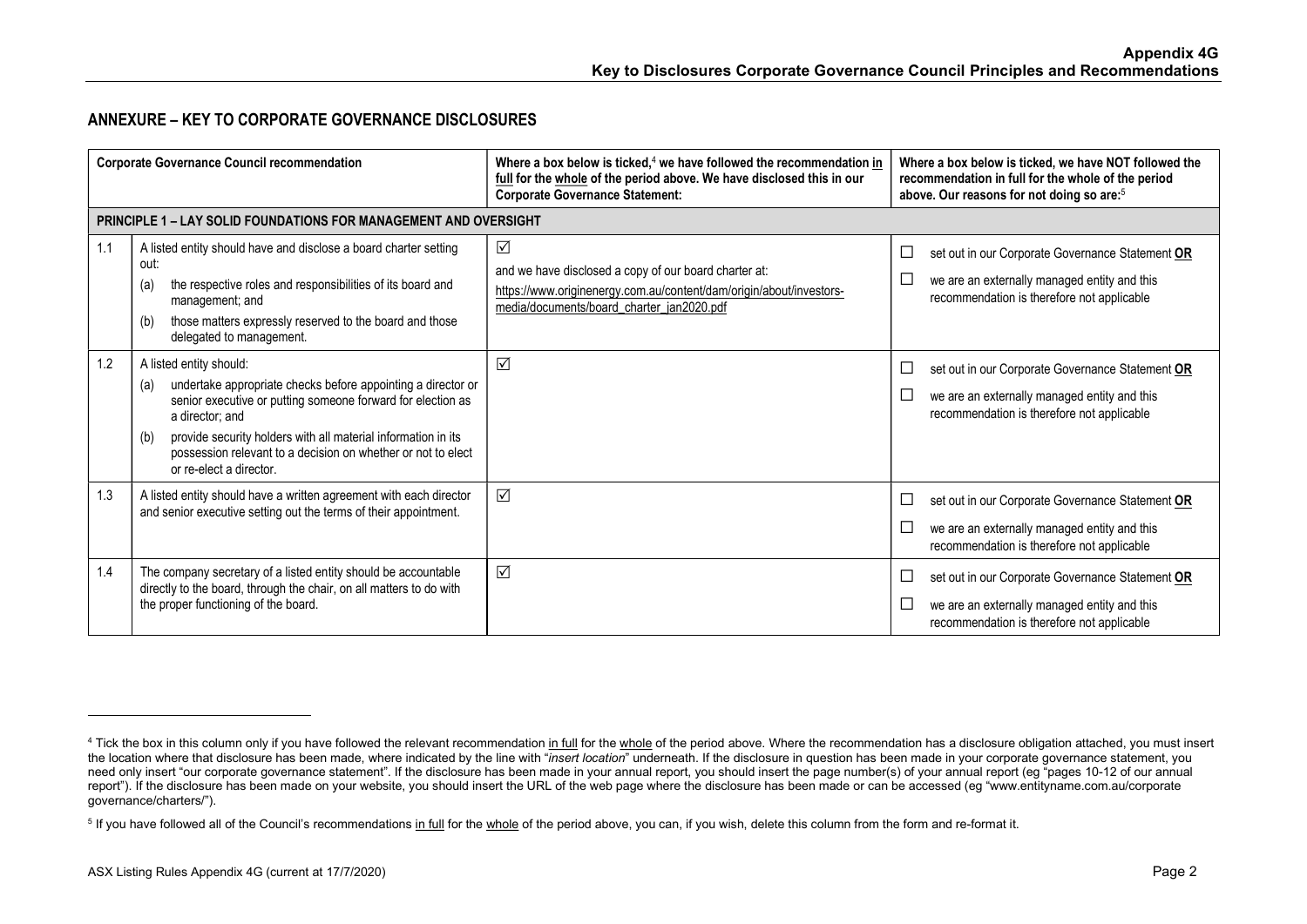|     | <b>Corporate Governance Council recommendation</b>                                                                                                                                                                                                                                                                                                                                                                                                                                                                                                                                                                                                                                                                                                                                                                                                                                                                                                                                                                                                                                                                                                                                                                                                                  | Where a box below is ticked, $4$ we have followed the recommendation in<br>full for the whole of the period above. We have disclosed this in our<br><b>Corporate Governance Statement:</b>                                                                                                                                                                                                                                                                                                                                                                                                                                                                               | Where a box below is ticked, we have NOT followed the<br>recommendation in full for the whole of the period<br>above. Our reasons for not doing so are: <sup>5</sup> |
|-----|---------------------------------------------------------------------------------------------------------------------------------------------------------------------------------------------------------------------------------------------------------------------------------------------------------------------------------------------------------------------------------------------------------------------------------------------------------------------------------------------------------------------------------------------------------------------------------------------------------------------------------------------------------------------------------------------------------------------------------------------------------------------------------------------------------------------------------------------------------------------------------------------------------------------------------------------------------------------------------------------------------------------------------------------------------------------------------------------------------------------------------------------------------------------------------------------------------------------------------------------------------------------|--------------------------------------------------------------------------------------------------------------------------------------------------------------------------------------------------------------------------------------------------------------------------------------------------------------------------------------------------------------------------------------------------------------------------------------------------------------------------------------------------------------------------------------------------------------------------------------------------------------------------------------------------------------------------|----------------------------------------------------------------------------------------------------------------------------------------------------------------------|
| 1.5 | A listed entity should:<br>have and disclose a diversity policy;<br>(a)<br>through its board or a committee of the board set<br>(b)<br>measurable objectives for achieving gender diversity in the<br>composition of its board, senior executives and workforce<br>generally; and<br>disclose in relation to each reporting period:<br>(c)<br>the measurable objectives set for that period to<br>(1)<br>achieve gender diversity;<br>the entity's progress towards achieving those<br>(2)<br>objectives; and<br>either:<br>(3)<br>the respective proportions of men and women<br>(A)<br>on the board, in senior executive positions and<br>across the whole workforce (including how the<br>entity has defined "senior executive" for these<br>purposes); or<br>if the entity is a "relevant employer" under the<br>(B)<br>Workplace Gender Equality Act, the entity's<br>most recent "Gender Equality Indicators", as<br>defined in and published under that Act.<br>If the entity was in the S&P / ASX 300 Index at the<br>commencement of the reporting period, the measurable objective<br>for achieving gender diversity in the composition of its board<br>should be to have not less than 30% of its directors of each<br>gender within a specified period. | ☑<br>and we have disclosed a copy of our diversity policy at:<br>https://www.originenergy.com.au/content/dam/origin/about/investors-<br>media/documents/Diversity_Inclusion_Policy_2020.pdf<br>and we have disclosed the information referred to in paragraph (C) at:<br>2021 Corporate Governance Statement<br>https://www.originenergy.com.au/about/investors-media/governance.html<br>and if we were included in the S&P / ASX 300 Index at the commencement<br>of the reporting period our measurable objective for achieving gender<br>diversity in the composition of its board of not less than 30% of its directors<br>of each gender within a specified period. | $\Box$<br>set out in our Corporate Governance Statement OR<br>□<br>we are an externally managed entity and this<br>recommendation is therefore not applicable        |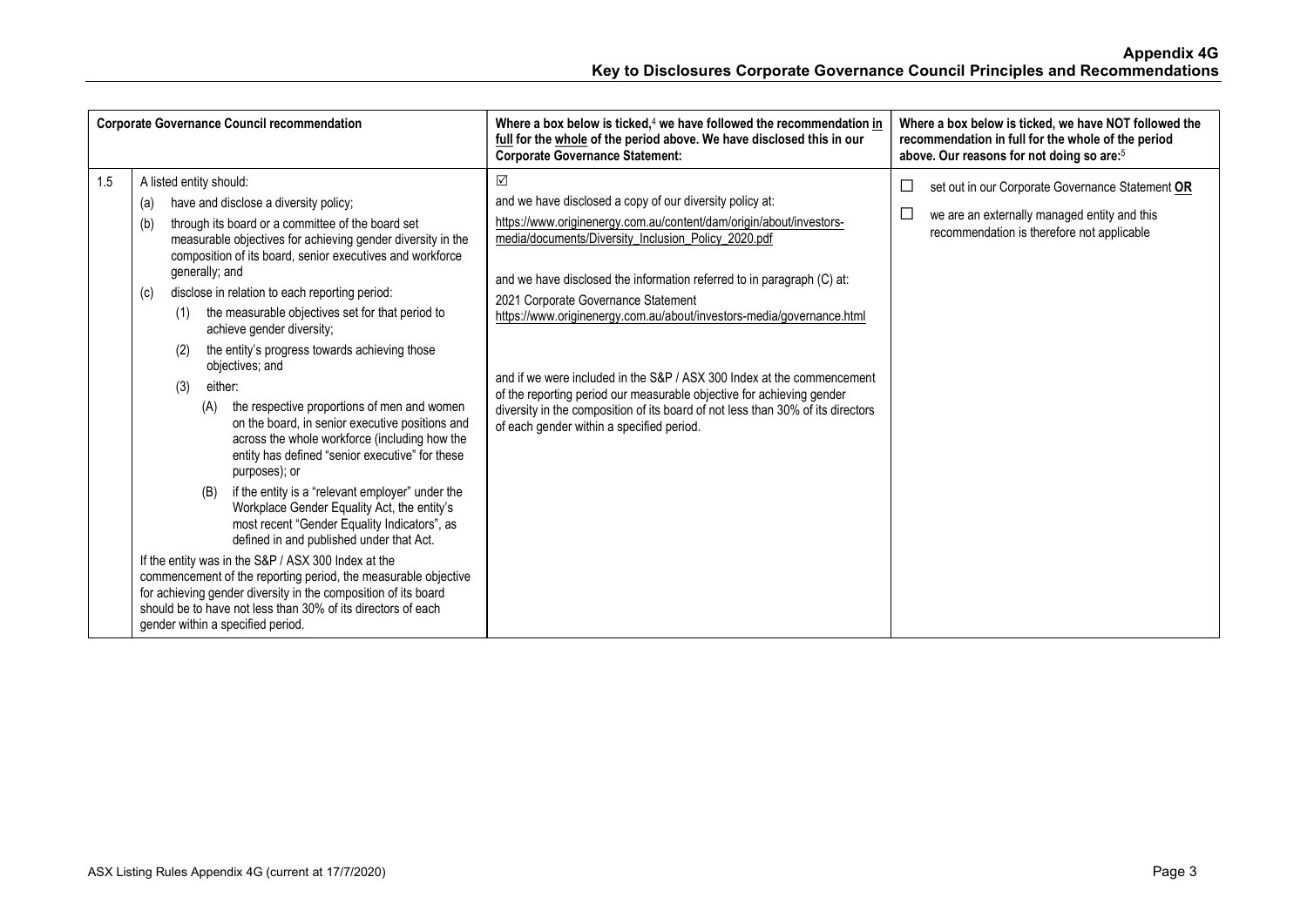|     | <b>Corporate Governance Council recommendation</b>                                                                                                                         | Where a box below is ticked, $4$ we have followed the recommendation in<br>full for the whole of the period above. We have disclosed this in our<br><b>Corporate Governance Statement:</b>                                                                                 | Where a box below is ticked, we have NOT followed the<br>recommendation in full for the whole of the period<br>above. Our reasons for not doing so are: <sup>5</sup> |
|-----|----------------------------------------------------------------------------------------------------------------------------------------------------------------------------|----------------------------------------------------------------------------------------------------------------------------------------------------------------------------------------------------------------------------------------------------------------------------|----------------------------------------------------------------------------------------------------------------------------------------------------------------------|
| 1.6 | A listed entity should:<br>have and disclose a process for periodically evaluating the<br>(a)<br>performance of the board, its committees and individual<br>directors: and | ☑<br>and we have disclosed the evaluation process referred to in paragraph (a)<br>at: "Performance Review" section of the 2021 Corporate Governance<br>Statement<br>https://www.originenergy.com.au/about/investors-media/governance.html                                  | $\Box$<br>set out in our Corporate Governance Statement OR<br>$\Box$<br>we are an externally managed entity and this<br>recommendation is therefore not applicable   |
|     | disclose for each reporting period whether a performance<br>(D)<br>evaluation has been undertaken in accordance with that<br>process during or in respect of that period.  | and whether a performance evaluation was undertaken for the reporting<br>period in accordance with that process at:<br>"Performance Review" section of the 2021 Corporate Governance<br>Statement<br>https://www.originenergy.com.au/about/investors-media/governance.html |                                                                                                                                                                      |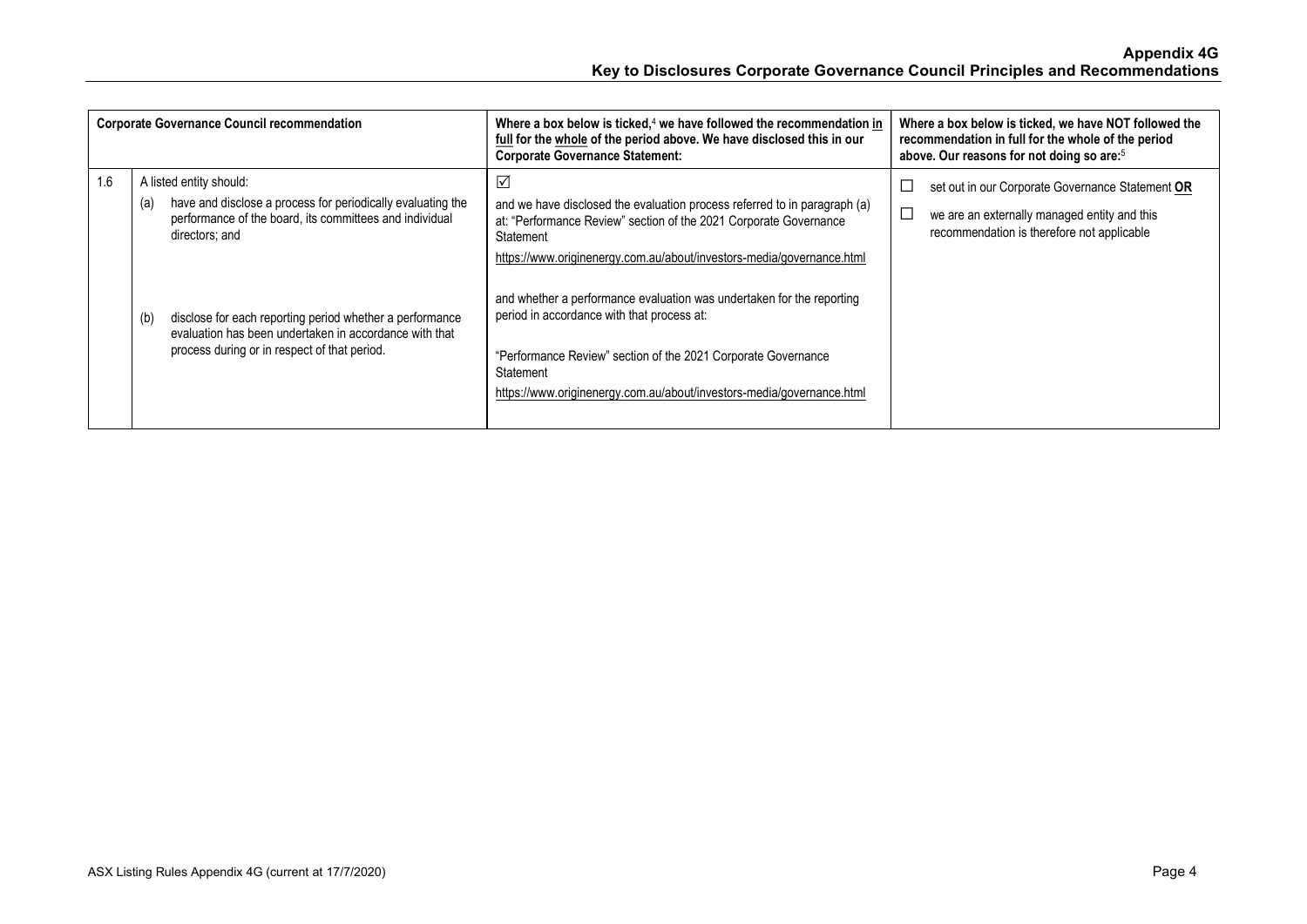|     |            | <b>Corporate Governance Council recommendation</b>                                                                                                                                                                                                                                                                                   | Where a box below is ticked, $4$ we have followed the recommendation in<br>full for the whole of the period above. We have disclosed this in our<br><b>Corporate Governance Statement:</b>                                                                                                                                                                                                                                                                                                                                                                                                                                                                                                                                                                                                                                                                                                                                                                                                            |                  | Where a box below is ticked, we have NOT followed the<br>recommendation in full for the whole of the period<br>above. Our reasons for not doing so are: <sup>5</sup> |
|-----|------------|--------------------------------------------------------------------------------------------------------------------------------------------------------------------------------------------------------------------------------------------------------------------------------------------------------------------------------------|-------------------------------------------------------------------------------------------------------------------------------------------------------------------------------------------------------------------------------------------------------------------------------------------------------------------------------------------------------------------------------------------------------------------------------------------------------------------------------------------------------------------------------------------------------------------------------------------------------------------------------------------------------------------------------------------------------------------------------------------------------------------------------------------------------------------------------------------------------------------------------------------------------------------------------------------------------------------------------------------------------|------------------|----------------------------------------------------------------------------------------------------------------------------------------------------------------------|
| 1.7 | (a)<br>(b) | A listed entity should:<br>have and disclose a process for evaluating the performance<br>of its senior executives at least once every reporting period;<br>and<br>disclose for each reporting period whether a performance<br>evaluation has been undertaken in accordance with that<br>process during or in respect of that period. | $\sqrt{}$<br>and we have disclosed the evaluation process referred to in paragraph (a)<br>at:<br>"Performance Review" section of the 2021 Corporate Governance<br>Statement<br>https://www.originenergy.com.au/about/investors-media/governance.html<br>and<br>"Company performance and remuneration outcomes" section of the 2021<br>Remuneration Report contained as part of the Directors' Report<br>https://www.originenergy.com.au/about/investors-media/reports-and-<br>results.html<br>and whether a performance evaluation was undertaken for the reporting<br>period in accordance with that process at:<br>"Performance Review" section of the 2021 Corporate Governance<br><b>Statement</b><br>https://www.originenergy.com.au/about/investors-media/governance.html<br>and<br>"Company performance and remuneration outcomes" section of the 2021<br>Remuneration Report contained as part of the Directors' Report<br>https://www.originenergy.com.au/about/investors-media/reports-and- | $\Box$<br>$\Box$ | set out in our Corporate Governance Statement OR<br>we are an externally managed entity and this<br>recommendation is therefore not applicable                       |
|     |            |                                                                                                                                                                                                                                                                                                                                      | results.html                                                                                                                                                                                                                                                                                                                                                                                                                                                                                                                                                                                                                                                                                                                                                                                                                                                                                                                                                                                          |                  |                                                                                                                                                                      |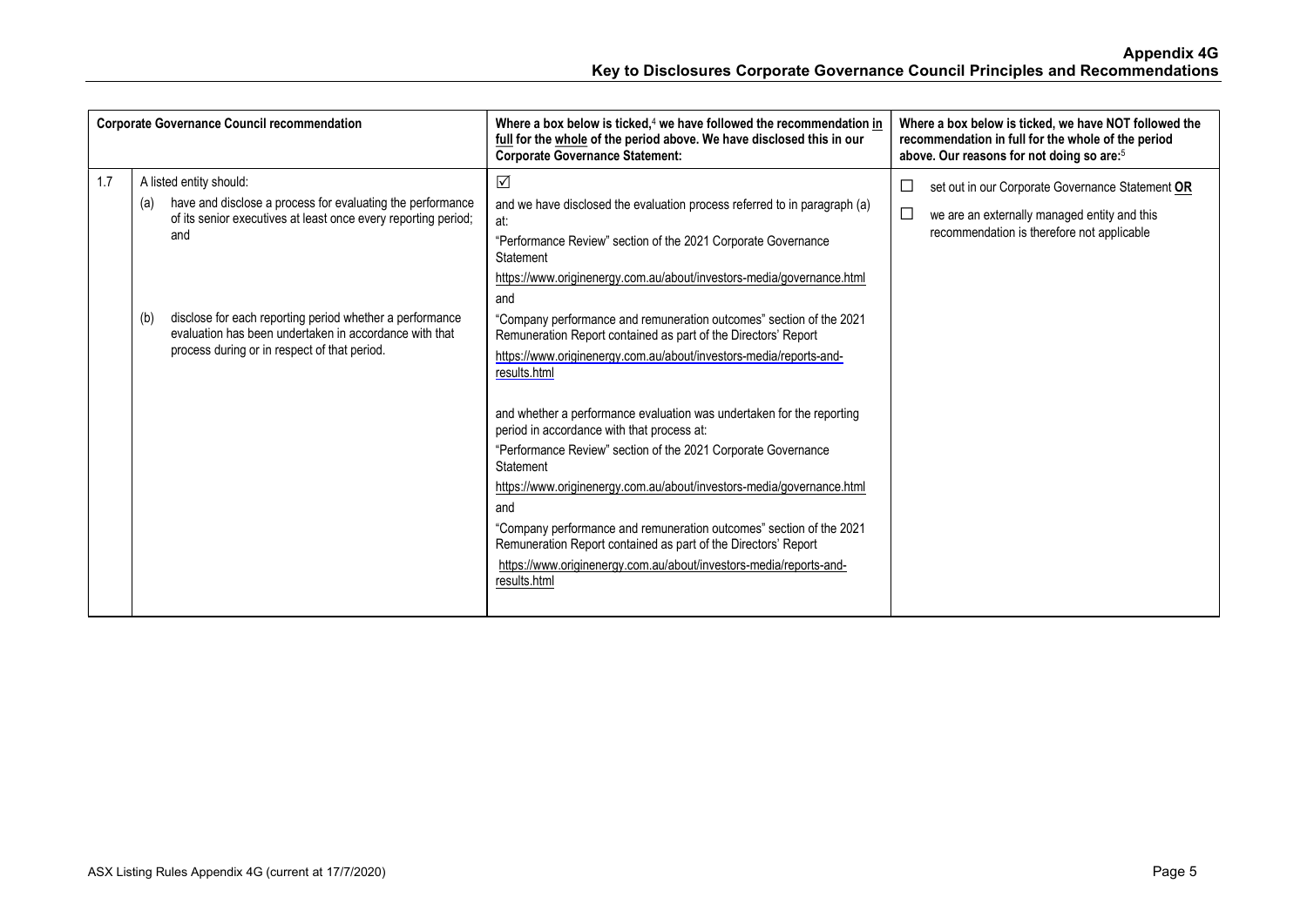Appendix 4G Key to Disclosures Corporate Governance Council Principles and Recommendations

|     | <b>Corporate Governance Council recommendation</b>                                                                                                                                                                                                                                                                                                                                                                                                                                                                                                                                                                                                                                                                                                                                                                                                                                 | Where a box below is ticked, $4$ we have followed the recommendation in<br>full for the whole of the period above. We have disclosed this in our<br><b>Corporate Governance Statement:</b>                                                                                                                                                                                                                                                                                          | Where a box below is ticked, we have NOT followed the<br>recommendation in full for the whole of the period<br>above. Our reasons for not doing so are: <sup>5</sup> |
|-----|------------------------------------------------------------------------------------------------------------------------------------------------------------------------------------------------------------------------------------------------------------------------------------------------------------------------------------------------------------------------------------------------------------------------------------------------------------------------------------------------------------------------------------------------------------------------------------------------------------------------------------------------------------------------------------------------------------------------------------------------------------------------------------------------------------------------------------------------------------------------------------|-------------------------------------------------------------------------------------------------------------------------------------------------------------------------------------------------------------------------------------------------------------------------------------------------------------------------------------------------------------------------------------------------------------------------------------------------------------------------------------|----------------------------------------------------------------------------------------------------------------------------------------------------------------------|
|     | <b>PRINCIPLE 2 - STRUCTURE THE BOARD TO BE EFFECTIVE AND ADD VALUE</b>                                                                                                                                                                                                                                                                                                                                                                                                                                                                                                                                                                                                                                                                                                                                                                                                             |                                                                                                                                                                                                                                                                                                                                                                                                                                                                                     |                                                                                                                                                                      |
| 2.1 | The board of a listed entity should:<br>have a nomination committee which:<br>(a)<br>has at least three members, a majority of whom are<br>(1)<br>independent directors; and<br>is chaired by an independent director,<br>(2)<br>and disclose:<br>the charter of the committee:<br>(3)<br>the members of the committee; and<br>(4)<br>as at the end of each reporting period, the number<br>(5)<br>of times the committee met throughout the period<br>and the individual attendances of the members at<br>those meetings; or<br>if it does not have a nomination committee, disclose that<br>(b)<br>fact and the processes it employs to address board<br>succession issues and to ensure that the board has the<br>appropriate balance of skills, knowledge, experience,<br>independence and diversity to enable it to discharge its<br>duties and responsibilities effectively. | ☑<br>and we have disclosed a copy of the charter of the committee at:<br>https://www.originenergy.com.au/content/dam/origin/about/investors-<br>media/documents/nom_comm_charter_2019.pdf<br>and the information referred to in paragraphs (4) and (5) at:<br>"Board of Directors" and "Directors' Meetings" sections of the 2021 Annual<br>Report and Directors' Report respectively.<br>https://www.originenergy.com.au/about/investors-media/reports-and-<br>results.html<br>N/A | $\Box$<br>set out in our Corporate Governance Statement OR<br>$\Box$<br>we are an externally managed entity and this<br>recommendation is therefore not applicable   |
| 2.2 | A listed entity should have and disclose a board skills matrix<br>setting out the mix of skills that the board currently has or is<br>looking to achieve in its membership.                                                                                                                                                                                                                                                                                                                                                                                                                                                                                                                                                                                                                                                                                                        | $\triangledown$<br>and we have disclosed our board skills matrix at:<br>"Board Committees" Section of the 2021 Corporate Governance Statement<br>https://www.originenergy.com.au/about/investors-media/governance.html                                                                                                                                                                                                                                                              | $\Box$<br>set out in our Corporate Governance Statement OR<br>$\Box$<br>we are an externally managed entity and this<br>recommendation is therefore not applicable   |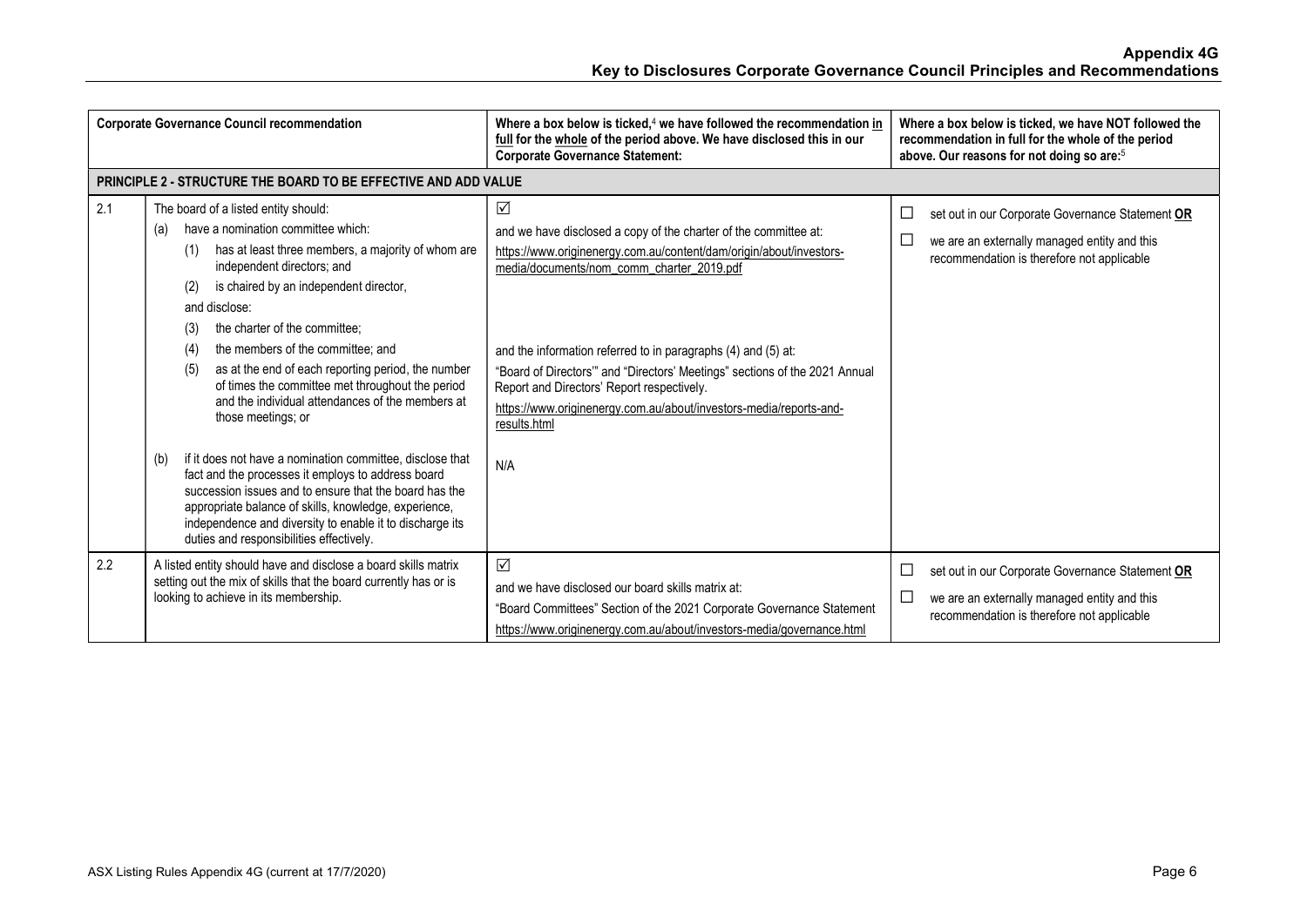|     | <b>Corporate Governance Council recommendation</b>                                                                                                                                                                                                                                                                                                     | Where a box below is ticked, <sup>4</sup> we have followed the recommendation in<br>full for the whole of the period above. We have disclosed this in our<br><b>Corporate Governance Statement:</b>                                                                                                                                                     | Where a box below is ticked, we have NOT followed the<br>recommendation in full for the whole of the period<br>above. Our reasons for not doing so are: <sup>5</sup> |
|-----|--------------------------------------------------------------------------------------------------------------------------------------------------------------------------------------------------------------------------------------------------------------------------------------------------------------------------------------------------------|---------------------------------------------------------------------------------------------------------------------------------------------------------------------------------------------------------------------------------------------------------------------------------------------------------------------------------------------------------|----------------------------------------------------------------------------------------------------------------------------------------------------------------------|
| 2.3 | A listed entity should disclose:<br>the names of the directors considered by the board to be<br>(a)<br>independent directors;                                                                                                                                                                                                                          | $\triangledown$<br>and we have disclosed the names of the directors considered by the board<br>to be independent directors at:<br>"Directors" section of the 2021 Directors Report<br>https://www.originenergy.com.au/about/investors-media/reports-and-<br>results.html<br>and, where applicable, the information referred to in paragraph (b) at: N/A | $\Box$<br>set out in our Corporate Governance Statement                                                                                                              |
|     | if a director has an interest, position, affiliation or<br>(b)<br>relationship of the type described in Box 2.3 but the board<br>is of the opinion that it does not compromise the<br>independence of the director, the nature of the interest,<br>position or relationship in question and an explanation of<br>why the board is of that opinion; and |                                                                                                                                                                                                                                                                                                                                                         |                                                                                                                                                                      |
|     | the length of service of each director.<br>(c)                                                                                                                                                                                                                                                                                                         | and the length of service of each director at:<br>"Board of Directors" section of the 2021 Annual Report<br>https://www.originenergy.com.au/about/investors-media/reports-and-<br>results.html                                                                                                                                                          |                                                                                                                                                                      |
| 2.4 | A majority of the board of a listed entity should be independent<br>directors.                                                                                                                                                                                                                                                                         | $\Delta$                                                                                                                                                                                                                                                                                                                                                | $\Box$<br>set out in our Corporate Governance Statement OR<br>$\Box$<br>we are an externally managed entity and this<br>recommendation is therefore not applicable   |
| 2.5 | The chair of the board of a listed entity should be an<br>independent director and, in particular, should not be the same<br>person as the CEO of the entity.                                                                                                                                                                                          | $\triangledown$                                                                                                                                                                                                                                                                                                                                         | $\Box$<br>set out in our Corporate Governance Statement OR<br>$\Box$<br>we are an externally managed entity and this<br>recommendation is therefore not applicable   |
| 2.6 | A listed entity should have a program for inducting new<br>directors and for periodically reviewing whether there is a need<br>for existing directors to undertake professional development to<br>maintain the skills and knowledge needed to perform their role<br>as directors effectively.                                                          | $\triangledown$                                                                                                                                                                                                                                                                                                                                         | $\Box$<br>set out in our Corporate Governance Statement OR<br>$\Box$<br>we are an externally managed entity and this<br>recommendation is therefore not applicable   |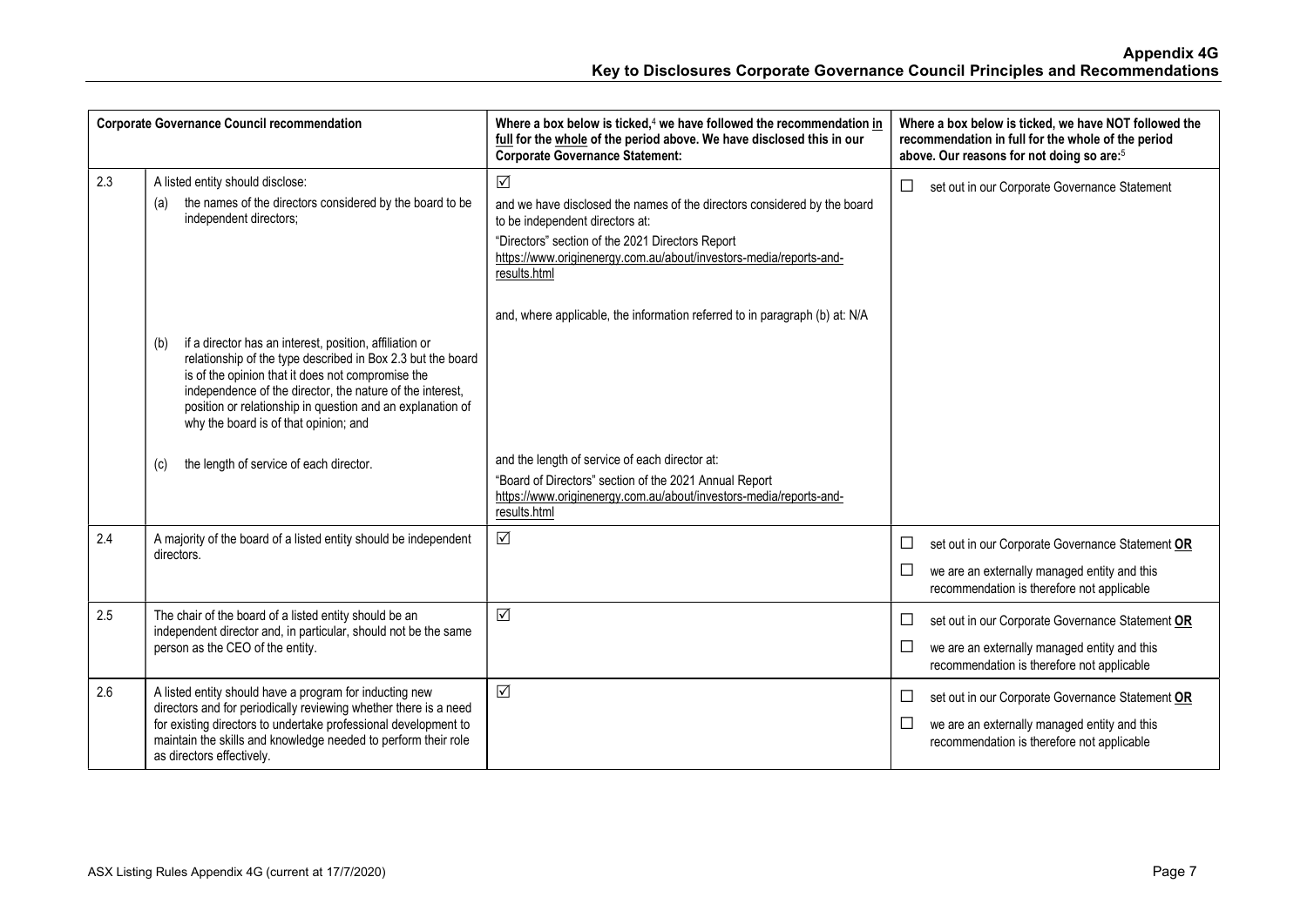|     | <b>Corporate Governance Council recommendation</b>                                                                                                                                                                                                 | Where a box below is ticked, $4$ we have followed the recommendation in<br>full for the whole of the period above. We have disclosed this in our<br><b>Corporate Governance Statement:</b>                           | Where a box below is ticked, we have NOT followed the<br>recommendation in full for the whole of the period<br>above. Our reasons for not doing so are: <sup>5</sup> |
|-----|----------------------------------------------------------------------------------------------------------------------------------------------------------------------------------------------------------------------------------------------------|----------------------------------------------------------------------------------------------------------------------------------------------------------------------------------------------------------------------|----------------------------------------------------------------------------------------------------------------------------------------------------------------------|
|     | PRINCIPLE 3 - INSTIL A CULTURE OF ACTING LAWFULLY, ETHICALLY AND RESPONSIBLY                                                                                                                                                                       |                                                                                                                                                                                                                      |                                                                                                                                                                      |
| 3.1 | A listed entity should articulate and disclose its values.                                                                                                                                                                                         | $\Delta$<br>and we have disclosed our values at:<br>Code of Conduct<br>https://www.originenergy.com.au/content/dam/origin/about/investors-<br>media/Code of conduct 2021.PDF                                         | $\Box$<br>set out in our Corporate Governance Statement                                                                                                              |
| 3.2 | A listed entity should:<br>have and disclose a code of conduct for its directors,<br>(a)<br>senior executives and employees; and<br>ensure that the board or a committee of the board is<br>(b)<br>informed of any material breaches of that code. | $\triangledown$<br>and we have disclosed our code of conduct at:<br>https://www.originenergy.com.au/content/dam/origin/about/investors-<br>media/Code of conduct 2021.PDF                                            | $\Box$<br>set out in our Corporate Governance Statement                                                                                                              |
| 3.3 | A listed entity should:<br>have and disclose a whistleblower policy; and<br>(a)<br>ensure that the board or a committee of the board is<br>(b)<br>informed of any material incidents reported under that<br>policy.                                | ☑<br>and we have disclosed our whistleblower policy at:<br>https://www.originenergy.com.au/content/dam/origin/about/investors-<br>media/documents/whistleblower-policy.pdf                                           | $\Box$<br>set out in our Corporate Governance Statement                                                                                                              |
| 3.4 | A listed entity should:<br>have and disclose an anti-bribery and corruption policy;<br>(a)<br>and<br>ensure that the board or committee of the board is<br>(b)<br>informed of any material breaches of that policy.                                | $\triangledown$<br>and we have disclosed our anti-bribery and corruption policy at:<br>https://www.originenergy.com.au/content/dam/origin/about/investors-<br>media/documents/anti-bribery-and-corruption-policy.pdf | $\Box$<br>set out in our Corporate Governance Statement                                                                                                              |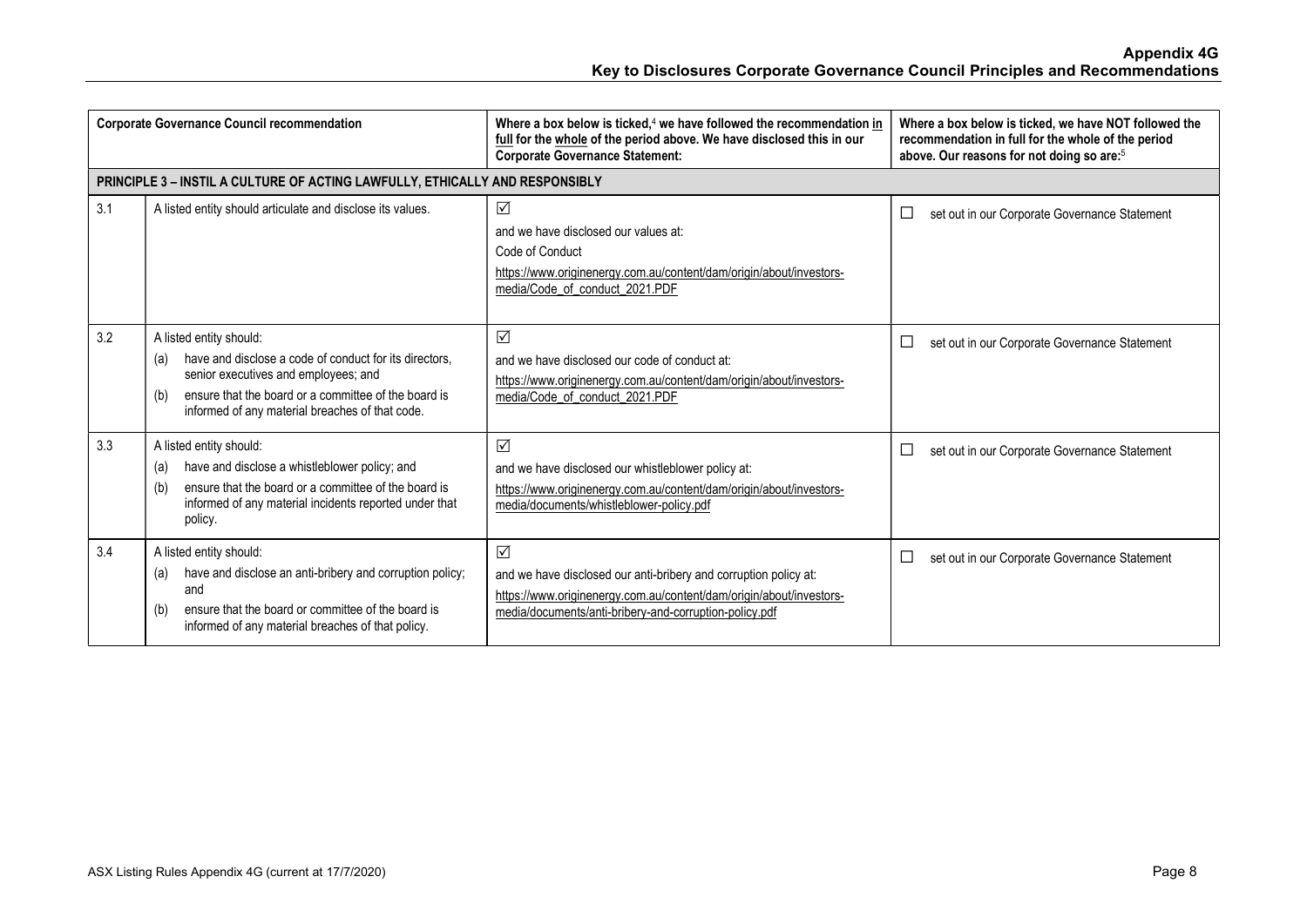|     | <b>Corporate Governance Council recommendation</b>                                                                                                                                                                                                                                                                                                                                                                                                                                                                                                                                                                                                                                                                                                                                                                                                                                                                                                                                                  | Where a box below is ticked, <sup>4</sup> we have followed the recommendation in<br>full for the whole of the period above. We have disclosed this in our<br><b>Corporate Governance Statement:</b>                                                                                                                                                                                                                                                                                            | Where a box below is ticked, we have NOT followed the<br>recommendation in full for the whole of the period<br>above. Our reasons for not doing so are: <sup>5</sup> |
|-----|-----------------------------------------------------------------------------------------------------------------------------------------------------------------------------------------------------------------------------------------------------------------------------------------------------------------------------------------------------------------------------------------------------------------------------------------------------------------------------------------------------------------------------------------------------------------------------------------------------------------------------------------------------------------------------------------------------------------------------------------------------------------------------------------------------------------------------------------------------------------------------------------------------------------------------------------------------------------------------------------------------|------------------------------------------------------------------------------------------------------------------------------------------------------------------------------------------------------------------------------------------------------------------------------------------------------------------------------------------------------------------------------------------------------------------------------------------------------------------------------------------------|----------------------------------------------------------------------------------------------------------------------------------------------------------------------|
|     | <b>PRINCIPLE 4 - SAFEGUARD THE INTEGRITY OF CORPORATE REPORTS</b>                                                                                                                                                                                                                                                                                                                                                                                                                                                                                                                                                                                                                                                                                                                                                                                                                                                                                                                                   |                                                                                                                                                                                                                                                                                                                                                                                                                                                                                                |                                                                                                                                                                      |
| 4.1 | The board of a listed entity should:<br>have an audit committee which:<br>(a)<br>has at least three members, all of whom are non-<br>(1)<br>executive directors and a majority of whom are<br>independent directors; and<br>is chaired by an independent director, who is not<br>(2)<br>the chair of the board.<br>and disclose:<br>the charter of the committee:<br>(3)<br>the relevant qualifications and experience of the<br>(4)<br>members of the committee; and<br>in relation to each reporting period, the number of<br>(5)<br>times the committee met throughout the period and<br>the individual attendances of the members at those<br>meetings; or<br>if it does not have an audit committee, disclose that fact<br>(b)<br>and the processes it employs that independently verify<br>and safeguard the integrity of its corporate reporting,<br>including the processes for the appointment and removal<br>of the external auditor and the rotation of the audit<br>engagement partner. | $\boxed{\checkmark}$<br>and we have disclosed a copy of the charter of the committee at:<br>https://www.originenergy.com.au/content/dam/origin/about/investors-<br>media/audit-committee-charter.pdf<br>and the information referred to in paragraphs (4) and (5) at:<br>"Board of Directors" and "Directors' Meetings" sections of the 2021 Annual<br>Report and Directors' Report respectively.<br>https://www.originenergy.com.au/about/investors-media/reports-and-<br>results.html<br>N/A | □<br>set out in our Corporate Governance Statement                                                                                                                   |
| 4.2 | The board of a listed entity should, before it approves the<br>entity's financial statements for a financial period, receive from<br>its CEO and CFO a declaration that, in their opinion, the<br>financial records of the entity have been properly maintained<br>and that the financial statements comply with the appropriate<br>accounting standards and give a true and fair view of the<br>financial position and performance of the entity and that the<br>opinion has been formed on the basis of a sound system of risk<br>management and internal control which is operating effectively.                                                                                                                                                                                                                                                                                                                                                                                                 | $\triangledown$                                                                                                                                                                                                                                                                                                                                                                                                                                                                                | set out in our Corporate Governance Statement<br>$\Box$                                                                                                              |
| 4.3 | A listed entity should disclose its process to verify the integrity<br>of any periodic corporate report it releases to the market that is<br>not audited or reviewed by an external auditor.                                                                                                                                                                                                                                                                                                                                                                                                                                                                                                                                                                                                                                                                                                                                                                                                        | $\Delta$                                                                                                                                                                                                                                                                                                                                                                                                                                                                                       | □<br>set out in our Corporate Governance Statement                                                                                                                   |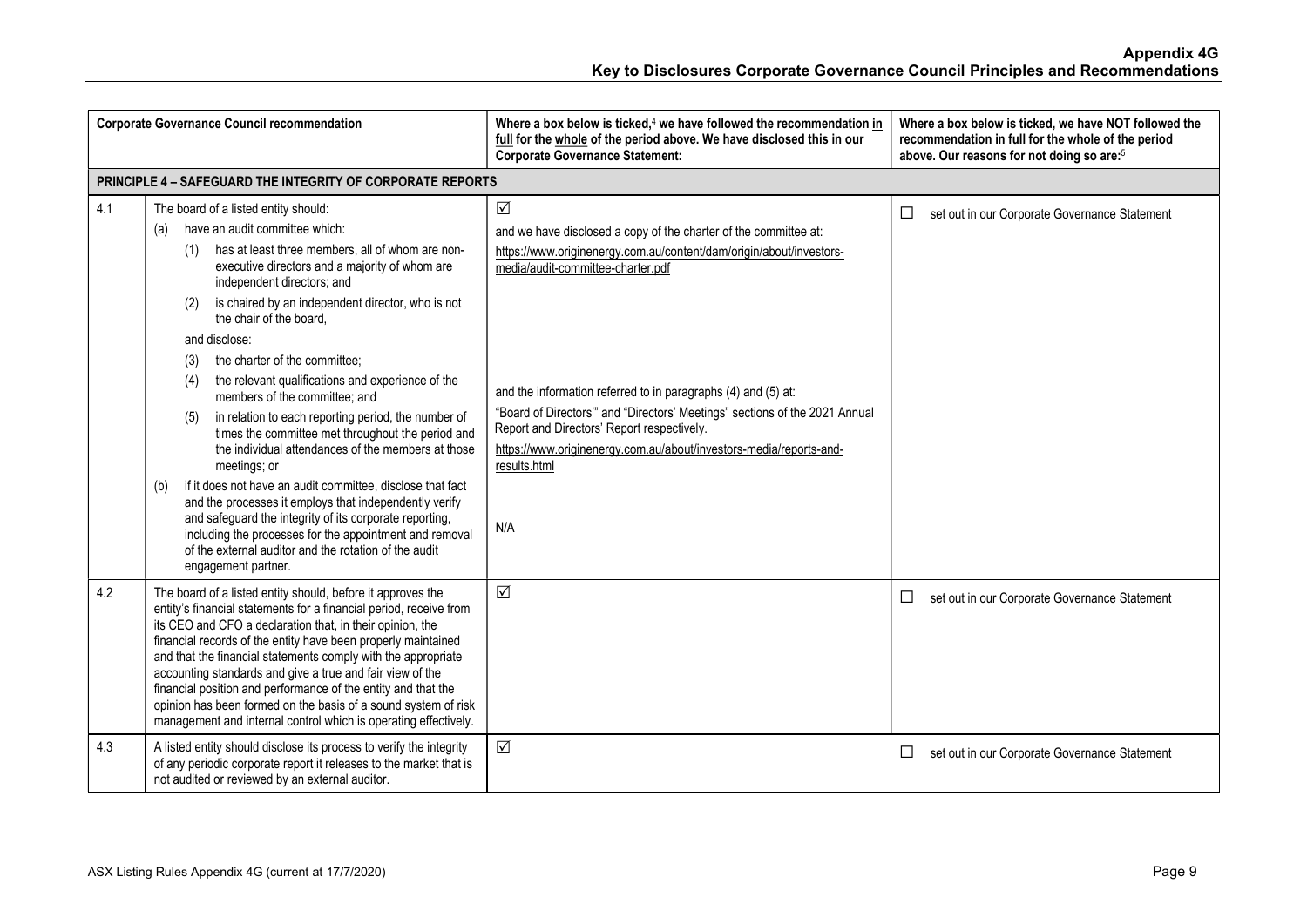| <b>Corporate Governance Council recommendation</b> |                                                                                                                                                                                                                    | Where a box below is ticked, <sup>4</sup> we have followed the recommendation in<br>full for the whole of the period above. We have disclosed this in our<br><b>Corporate Governance Statement:</b>                                                                                 | Where a box below is ticked, we have NOT followed the<br>recommendation in full for the whole of the period<br>above. Our reasons for not doing so are: <sup>5</sup> |
|----------------------------------------------------|--------------------------------------------------------------------------------------------------------------------------------------------------------------------------------------------------------------------|-------------------------------------------------------------------------------------------------------------------------------------------------------------------------------------------------------------------------------------------------------------------------------------|----------------------------------------------------------------------------------------------------------------------------------------------------------------------|
|                                                    | PRINCIPLE 5 - MAKE TIMELY AND BALANCED DISCLOSURE                                                                                                                                                                  |                                                                                                                                                                                                                                                                                     |                                                                                                                                                                      |
| 5.1                                                | A listed entity should have and disclose a written policy for<br>complying with its continuous disclosure obligations under<br>listing rule 3.1.                                                                   | $\boxed{\textstyle\diagup}$<br>and we have disclosed our continuous disclosure compliance policy at:<br>https://www.originenergy.com.au/content/dam/origin/about/investors-<br>media/documents/continuous_disclosure_policy.pdf                                                     | $\Box$<br>set out in our Corporate Governance Statement                                                                                                              |
| 5.2                                                | A listed entity should ensure that its board receives copies of all<br>material market announcements promptly after they have been<br>made.                                                                        | $\sqrt{}$                                                                                                                                                                                                                                                                           | $\Box$<br>set out in our Corporate Governance Statement                                                                                                              |
| 5.3                                                | A listed entity that gives a new and substantive investor or<br>analyst presentation should release a copy of the presentation<br>materials on the ASX Market Announcements Platform ahead<br>of the presentation. | $\overline{\mathsf{v}}$                                                                                                                                                                                                                                                             | set out in our Corporate Governance Statement<br>$\Box$                                                                                                              |
|                                                    | PRINCIPLE 6 - RESPECT THE RIGHTS OF SECURITY HOLDERS                                                                                                                                                               |                                                                                                                                                                                                                                                                                     |                                                                                                                                                                      |
| 6.1                                                | A listed entity should provide information about itself and its<br>governance to investors via its website.                                                                                                        | $\overline{\mathsf{v}}$<br>and we have disclosed information about us and our governance on our<br>website at:<br>https://www.originenergy.com.au/about/investors-media.html                                                                                                        | $\Box$<br>set out in our Corporate Governance Statement                                                                                                              |
| 6.2                                                | A listed entity should have an investor relations program that<br>facilitates effective two-way communication with investors.                                                                                      | $\Delta$                                                                                                                                                                                                                                                                            | $\Box$<br>set out in our Corporate Governance Statement                                                                                                              |
| 6.3                                                | A listed entity should disclose how it facilitates and encourages<br>participation at meetings of security holders.                                                                                                | $\overline{\mathsf{v}}$<br>and we have disclosed how we facilitate and encourage participation at<br>meetings of security holders at:<br>"Shareholders" section of the 2021 Corporate Governance Statement<br>https://www.originenergy.com.au/about/investors-media/governance.html | set out in our Corporate Governance Statement<br>$\Box$                                                                                                              |
| 6.4                                                | A listed entity should ensure that all substantive resolutions at a<br>meeting of security holders are decided by a poll rather than by<br>a show of hands.                                                        | $\boxed{\sqrt}$                                                                                                                                                                                                                                                                     | set out in our Corporate Governance Statement<br>$\Box$                                                                                                              |
| 6.5                                                | A listed entity should give security holders the option to receive<br>communications from, and send communications to, the entity<br>and its security registry electronically.                                     | $\sqrt{}$                                                                                                                                                                                                                                                                           | set out in our Corporate Governance Statement<br>$\Box$                                                                                                              |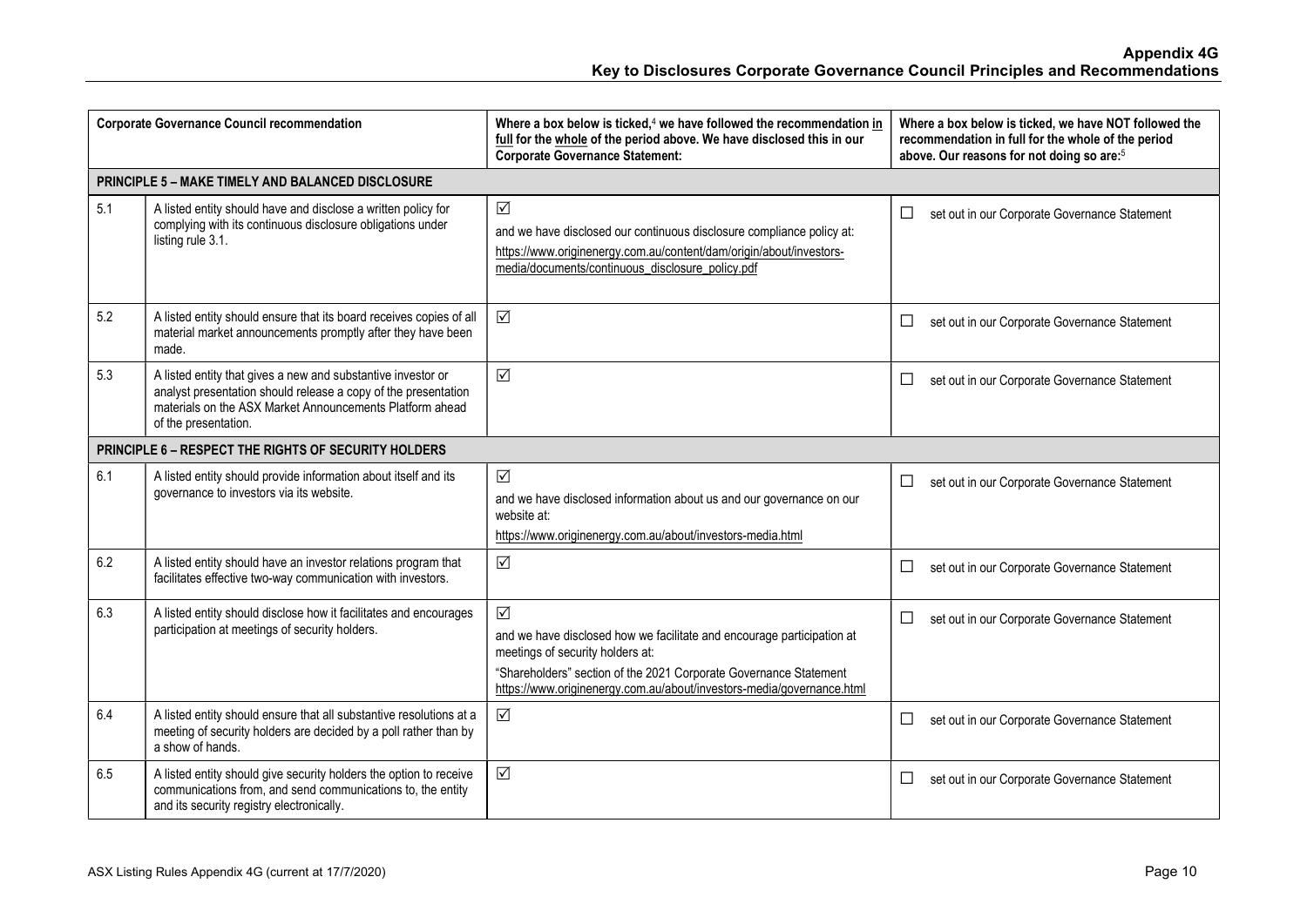| <b>Corporate Governance Council recommendation</b> |                                                                                                                                                                                                                                                                                                                                                                                                                                                                                                                                                              | Where a box below is ticked, $4$ we have followed the recommendation in<br>full for the whole of the period above. We have disclosed this in our<br><b>Corporate Governance Statement:</b>                                                                                                                                                                                                                                                                                              | Where a box below is ticked, we have NOT followed the<br>recommendation in full for the whole of the period<br>above. Our reasons for not doing so are: <sup>5</sup> |
|----------------------------------------------------|--------------------------------------------------------------------------------------------------------------------------------------------------------------------------------------------------------------------------------------------------------------------------------------------------------------------------------------------------------------------------------------------------------------------------------------------------------------------------------------------------------------------------------------------------------------|-----------------------------------------------------------------------------------------------------------------------------------------------------------------------------------------------------------------------------------------------------------------------------------------------------------------------------------------------------------------------------------------------------------------------------------------------------------------------------------------|----------------------------------------------------------------------------------------------------------------------------------------------------------------------|
|                                                    | <b>PRINCIPLE 7 - RECOGNISE AND MANAGE RISK</b>                                                                                                                                                                                                                                                                                                                                                                                                                                                                                                               |                                                                                                                                                                                                                                                                                                                                                                                                                                                                                         |                                                                                                                                                                      |
| 7.1                                                | The board of a listed entity should:<br>have a committee or committees to oversee risk, each of<br>(a)<br>which:<br>has at least three members, a majority of whom are<br>(1)<br>independent directors; and<br>is chaired by an independent director,<br>(2)<br>and disclose:<br>the charter of the committee:<br>(3)<br>the members of the committee; and<br>(4)<br>as at the end of each reporting period, the number<br>(5)<br>of times the committee met throughout the period<br>and the individual attendances of the members at<br>those meetings; or | $\Delta$<br>and we have disclosed a copy of the charter of the committee at:<br>https://www.originenergy.com.au/content/dam/origin/about/investors-<br>media/documents/risk comm charter Jun2019.pdf<br>and the information referred to in paragraphs (4) and (5) at:<br>"Board of Directors" and "Directors' Meetings" sections of the 2021 Annual<br>Report and Directors' Report respectively.<br>https://www.originenergy.com.au/about/investors-media/reports-and-<br>results.html | $\Box$<br>set out in our Corporate Governance Statement                                                                                                              |
|                                                    | if it does not have a risk committee or committees that<br>(b)<br>satisfy (a) above, disclose that fact and the processes it<br>employs for overseeing the entity's risk management<br>framework.                                                                                                                                                                                                                                                                                                                                                            | N/A                                                                                                                                                                                                                                                                                                                                                                                                                                                                                     |                                                                                                                                                                      |
| 7.2                                                | The board or a committee of the board should:<br>review the entity's risk management framework at least<br>(a)<br>annually to satisfy itself that it continues to be sound and<br>that the entity is operating with due regard to the risk<br>appetite set by the board; and<br>disclose, in relation to each reporting period, whether<br>(b)<br>such a review has taken place.                                                                                                                                                                             | $\triangledown$<br>and we have disclosed whether a review of the entity's risk management<br>framework was undertaken during the reporting period at:<br>"Risk & Assurance" section of the 2021 Corporate Governance Statement<br>https://www.originenergy.com.au/about/investors-media/governance.html                                                                                                                                                                                 | set out in our Corporate Governance Statement<br>$\Box$                                                                                                              |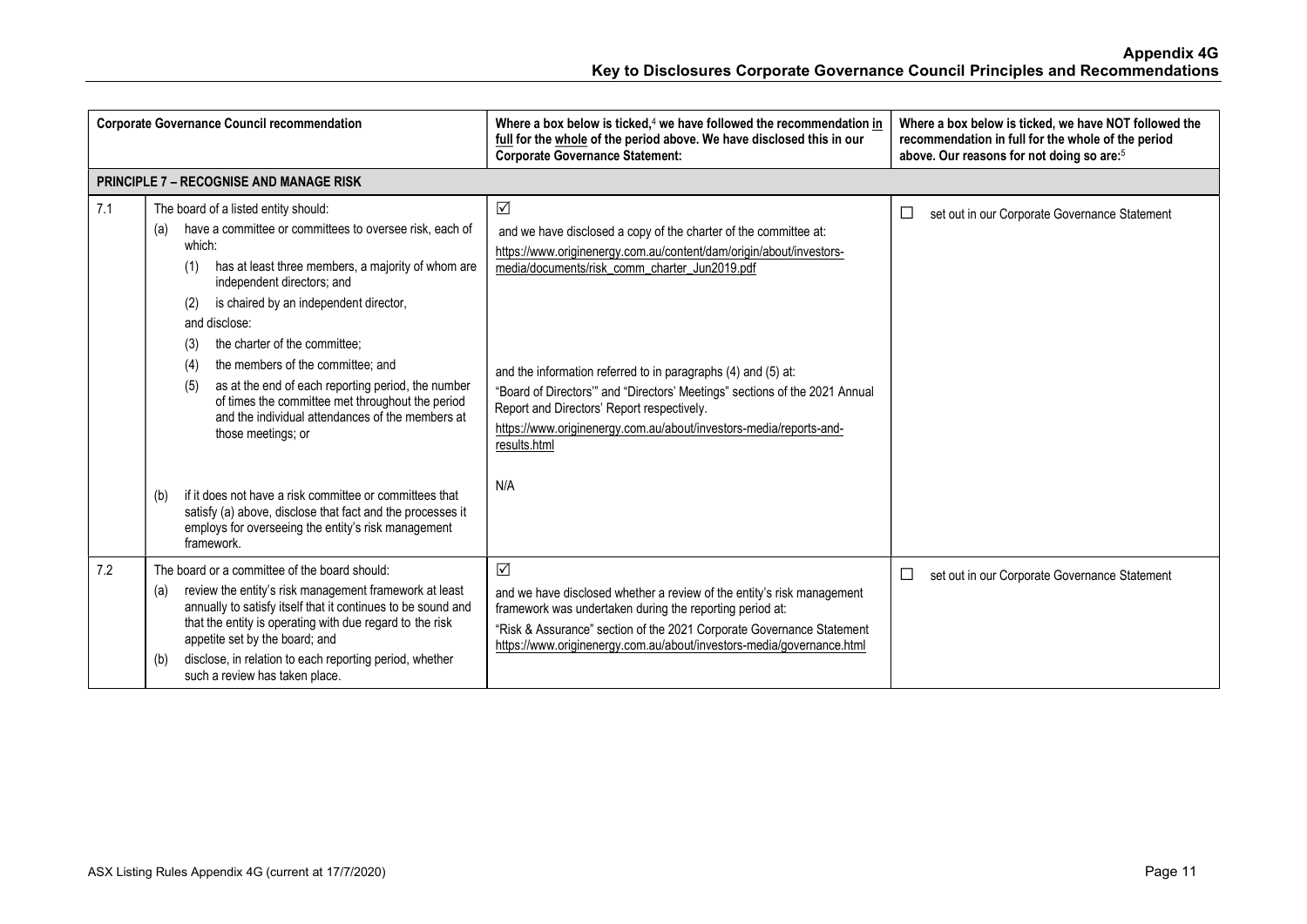| <b>Corporate Governance Council recommendation</b> |                                                                                                                                                                                                                                      | Where a box below is ticked, <sup>4</sup> we have followed the recommendation in<br>full for the whole of the period above. We have disclosed this in our<br><b>Corporate Governance Statement:</b>                                                                                                                                                                                                                                                                                 | Where a box below is ticked, we have NOT followed the<br>recommendation in full for the whole of the period<br>above. Our reasons for not doing so are: <sup>5</sup> |
|----------------------------------------------------|--------------------------------------------------------------------------------------------------------------------------------------------------------------------------------------------------------------------------------------|-------------------------------------------------------------------------------------------------------------------------------------------------------------------------------------------------------------------------------------------------------------------------------------------------------------------------------------------------------------------------------------------------------------------------------------------------------------------------------------|----------------------------------------------------------------------------------------------------------------------------------------------------------------------|
| 7.3                                                | A listed entity should disclose:<br>if it has an internal audit function, how the function is<br>(a)<br>structured and what role it performs; or                                                                                     | ☑<br>and we have disclosed how our internal audit function is structured and<br>what role it performs at:<br>"Risk & Assurance" section of the 2021 Corporate Governance Statement<br>https://www.originenergy.com.au/about/investors-media/governance.html<br>N/A                                                                                                                                                                                                                  | set out in our Corporate Governance Statement<br>□                                                                                                                   |
|                                                    | if it does not have an internal audit function, that fact and<br>(b)<br>the processes it employs for evaluating and continually<br>improving the effectiveness of its governance, risk<br>management and internal control processes. |                                                                                                                                                                                                                                                                                                                                                                                                                                                                                     |                                                                                                                                                                      |
| 7.4                                                | A listed entity should disclose whether it has any material<br>exposure to environmental or social risks and, if it does, how it<br>manages or intends to manage those risks.                                                        | ☑<br>and we have disclosed whether we have any material exposure to<br>environmental and social risks at:<br>"Environmental, Social and Governance (ESG) matters" section of the 2021<br>Corporate Governance Statement,<br>and if we do, how we manage or intend to manage those risks at:<br>"Environmental, Social and Governance (ESG) matters" section of the 2021<br>Corporate Governance Statement.<br>https://www.originenergy.com.au/about/investors-media/governance.html | set out in our Corporate Governance Statement<br>ப                                                                                                                   |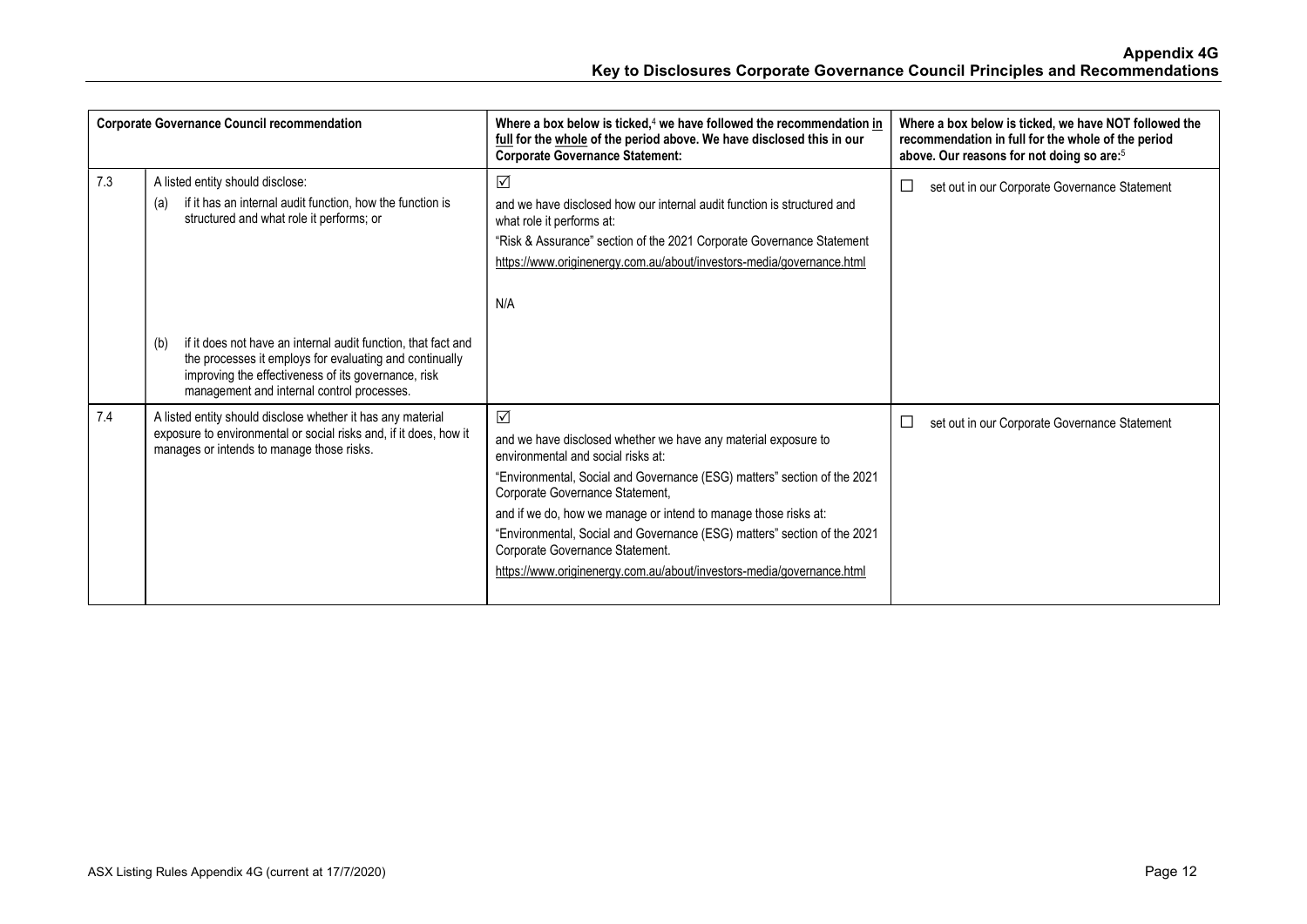| <b>Corporate Governance Council recommendation</b> |                                                                                                                                                                                                                                                                                                                                                                                                                                                                                                                                                                                                                                                                                                                                                                                                                     | Where a box below is ticked, $4$ we have followed the recommendation in<br>full for the whole of the period above. We have disclosed this in our<br><b>Corporate Governance Statement:</b>                                                                                                                                                                                                                                                                                            | Where a box below is ticked, we have NOT followed the<br>recommendation in full for the whole of the period<br>above. Our reasons for not doing so are: <sup>5</sup> |
|----------------------------------------------------|---------------------------------------------------------------------------------------------------------------------------------------------------------------------------------------------------------------------------------------------------------------------------------------------------------------------------------------------------------------------------------------------------------------------------------------------------------------------------------------------------------------------------------------------------------------------------------------------------------------------------------------------------------------------------------------------------------------------------------------------------------------------------------------------------------------------|---------------------------------------------------------------------------------------------------------------------------------------------------------------------------------------------------------------------------------------------------------------------------------------------------------------------------------------------------------------------------------------------------------------------------------------------------------------------------------------|----------------------------------------------------------------------------------------------------------------------------------------------------------------------|
|                                                    | <b>PRINCIPLE 8 - REMUNERATE FAIRLY AND RESPONSIBLY</b>                                                                                                                                                                                                                                                                                                                                                                                                                                                                                                                                                                                                                                                                                                                                                              |                                                                                                                                                                                                                                                                                                                                                                                                                                                                                       |                                                                                                                                                                      |
| 8.1                                                | The board of a listed entity should:<br>have a remuneration committee which:<br>(a)<br>has at least three members, a majority of whom are<br>(1)<br>independent directors; and<br>is chaired by an independent director,<br>(2)<br>and disclose:<br>the charter of the committee:<br>(3)<br>the members of the committee; and<br>(4)<br>(5)<br>as at the end of each reporting period, the number<br>of times the committee met throughout the period<br>and the individual attendances of the members at<br>those meetings; or<br>if it does not have a remuneration committee, disclose<br>(b)<br>that fact and the processes it employs for setting the level<br>and composition of remuneration for directors and senior<br>executives and ensuring that such remuneration is<br>appropriate and not excessive. | $\Delta$<br>and we have disclosed a copy of the charter of the committee at:<br>https://www.originenergy.com.au/content/dam/origin/about/investors-<br>media/documents/rpc_Charter_2019.pdf<br>and the information referred to in paragraphs (4) and (5) at:<br>"Board of Directors" and "Directors' Meetings" sections of the 2021 Annual<br>Report and Directors' Report respectively.<br>https://www.originenergy.com.au/about/investors-media/reports-and-<br>results.html<br>N/A | $\Box$<br>set out in our Corporate Governance Statement OR<br>$\Box$<br>we are an externally managed entity and this<br>recommendation is therefore not applicable   |
| 8.2                                                | A listed entity should separately disclose its policies and<br>practices regarding the remuneration of non-executive directors<br>and the remuneration of executive directors and other senior<br>executives.                                                                                                                                                                                                                                                                                                                                                                                                                                                                                                                                                                                                       | $\triangledown$<br>and we have disclosed separately our remuneration policies and practices<br>regarding the remuneration of non-executive directors and the remuneration<br>of executive directors and other senior executives at:<br>2021 Remuneration Report contained as part of the Directors' Report<br>https://www.originenergy.com.au/about/investors-media/reports-and-<br>results.html                                                                                      | $\Box$<br>set out in our Corporate Governance Statement OR<br>$\Box$<br>we are an externally managed entity and this<br>recommendation is therefore not applicable   |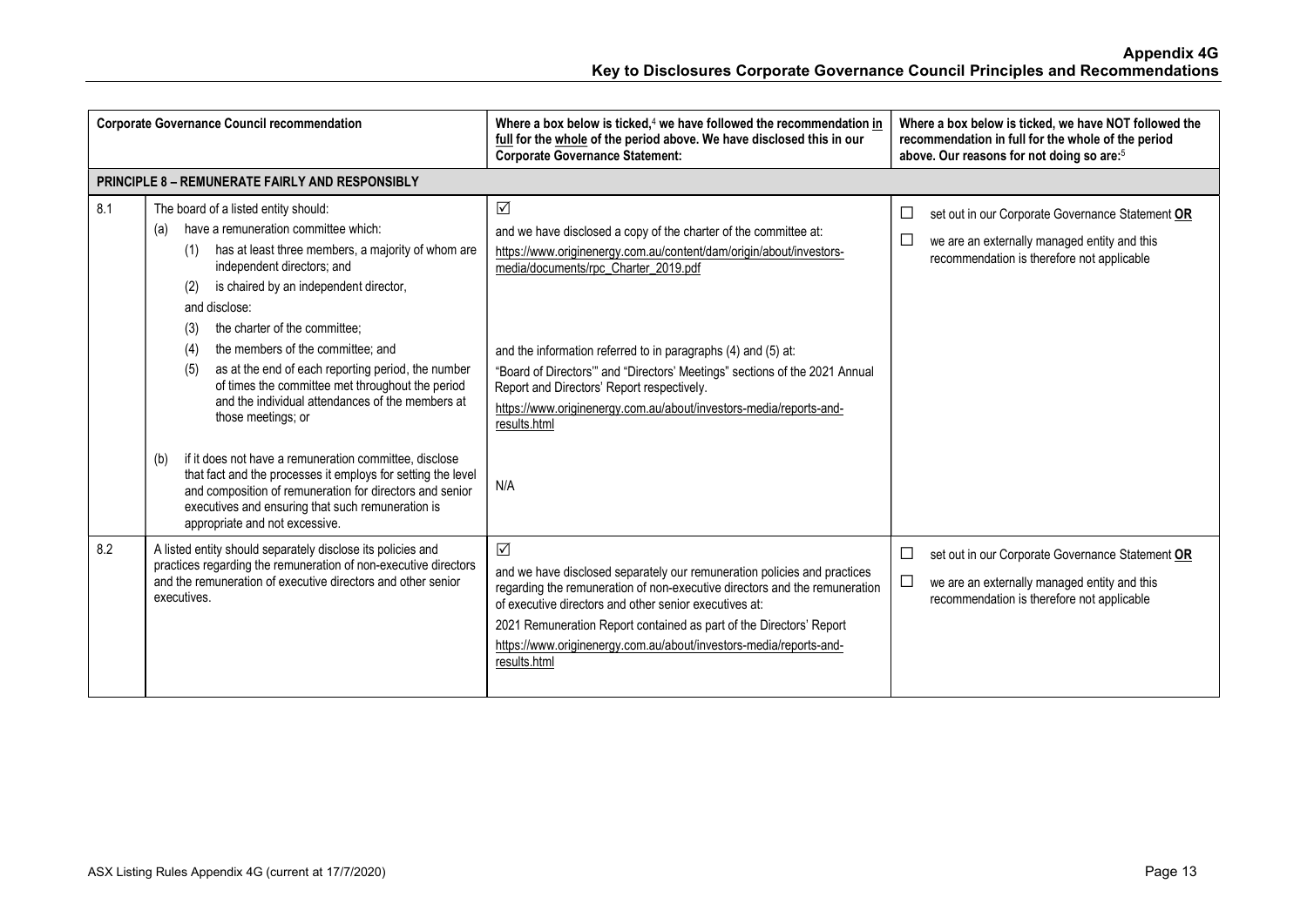| <b>Corporate Governance Council recommendation</b>                           |                                                                                                                                                                                                                                                                                                                                                                                                                                                                               | Where a box below is ticked, $4$ we have followed the recommendation in<br>full for the whole of the period above. We have disclosed this in our<br><b>Corporate Governance Statement:</b>                                                   | Where a box below is ticked, we have NOT followed the<br>recommendation in full for the whole of the period<br>above. Our reasons for not doing so are: <sup>5</sup>                                                                                                                                                                               |
|------------------------------------------------------------------------------|-------------------------------------------------------------------------------------------------------------------------------------------------------------------------------------------------------------------------------------------------------------------------------------------------------------------------------------------------------------------------------------------------------------------------------------------------------------------------------|----------------------------------------------------------------------------------------------------------------------------------------------------------------------------------------------------------------------------------------------|----------------------------------------------------------------------------------------------------------------------------------------------------------------------------------------------------------------------------------------------------------------------------------------------------------------------------------------------------|
| 8.3                                                                          | A listed entity which has an equity-based remuneration scheme<br>should:<br>have a policy on whether participants are permitted to<br>(a)<br>enter into transactions (whether through the use of<br>derivatives or otherwise) which limit the economic risk of<br>participating in the scheme; and<br>disclose that policy or a summary of it.<br>(b)                                                                                                                         | $\triangledown$<br>and we have disclosed our policy on this issue or a summary of it at:<br>Dealing in Securities Policy<br>https://www.originenergy.com.au/content/dam/origin/about/investors-<br>media/documents/dealing_in_securities.pdf | $\Box$<br>set out in our Corporate Governance Statement OR<br>we do not have an equity-based remuneration scheme<br>$\Box$<br>and this recommendation is therefore not applicable<br>OR<br>$\Box$<br>we are an externally managed entity and this<br>recommendation is therefore not applicable                                                    |
| ADDITIONAL RECOMMENDATIONS THAT APPLY ONLY IN CERTAIN CASES - NOT APPLICABLE |                                                                                                                                                                                                                                                                                                                                                                                                                                                                               |                                                                                                                                                                                                                                              |                                                                                                                                                                                                                                                                                                                                                    |
| 9.1<br>9.2                                                                   | A listed entity with a director who does not speak the language<br>in which board or security holder meetings are held or key<br>corporate documents are written should disclose the processes<br>it has in place to ensure the director understands and can<br>contribute to the discussions at those meetings and<br>understands and can discharge their obligations in relation to<br>those documents.<br>A listed entity established outside Australia should ensure that | $\Box$<br>and we have disclosed information about the processes in place at:<br>[insert location]<br>$\Box$                                                                                                                                  | $\Box$<br>set out in our Corporate Governance Statement OR<br>$\Box$<br>we do not have a director in this position and this<br>recommendation is therefore not applicable OR<br>$\Box$<br>we are an externally managed entity and this<br>recommendation is therefore not applicable                                                               |
|                                                                              | meetings of security holders are held at a reasonable place and<br>time.                                                                                                                                                                                                                                                                                                                                                                                                      |                                                                                                                                                                                                                                              | $\Box$<br>set out in our Corporate Governance Statement OR<br>we are established in Australia and this<br>$\Box$<br>recommendation is therefore not applicable OR<br>$\Box$<br>we are an externally managed entity and this<br>recommendation is therefore not applicable                                                                          |
| 9.3                                                                          | A listed entity established outside Australia, and an externally<br>managed listed entity that has an AGM, should ensure that its<br>external auditor attends its AGM and is available to answer<br>questions from security holders relevant to the audit.                                                                                                                                                                                                                    | $\Box$                                                                                                                                                                                                                                       | set out in our Corporate Governance Statement OR<br>$\Box$<br>$\Box$<br>we are established in Australia and not an externally<br>managed listed entity and this recommendation is<br>therefore not applicable<br>we are an externally managed entity that does not hold<br>$\Box$<br>an AGM and this recommendation is therefore not<br>applicable |